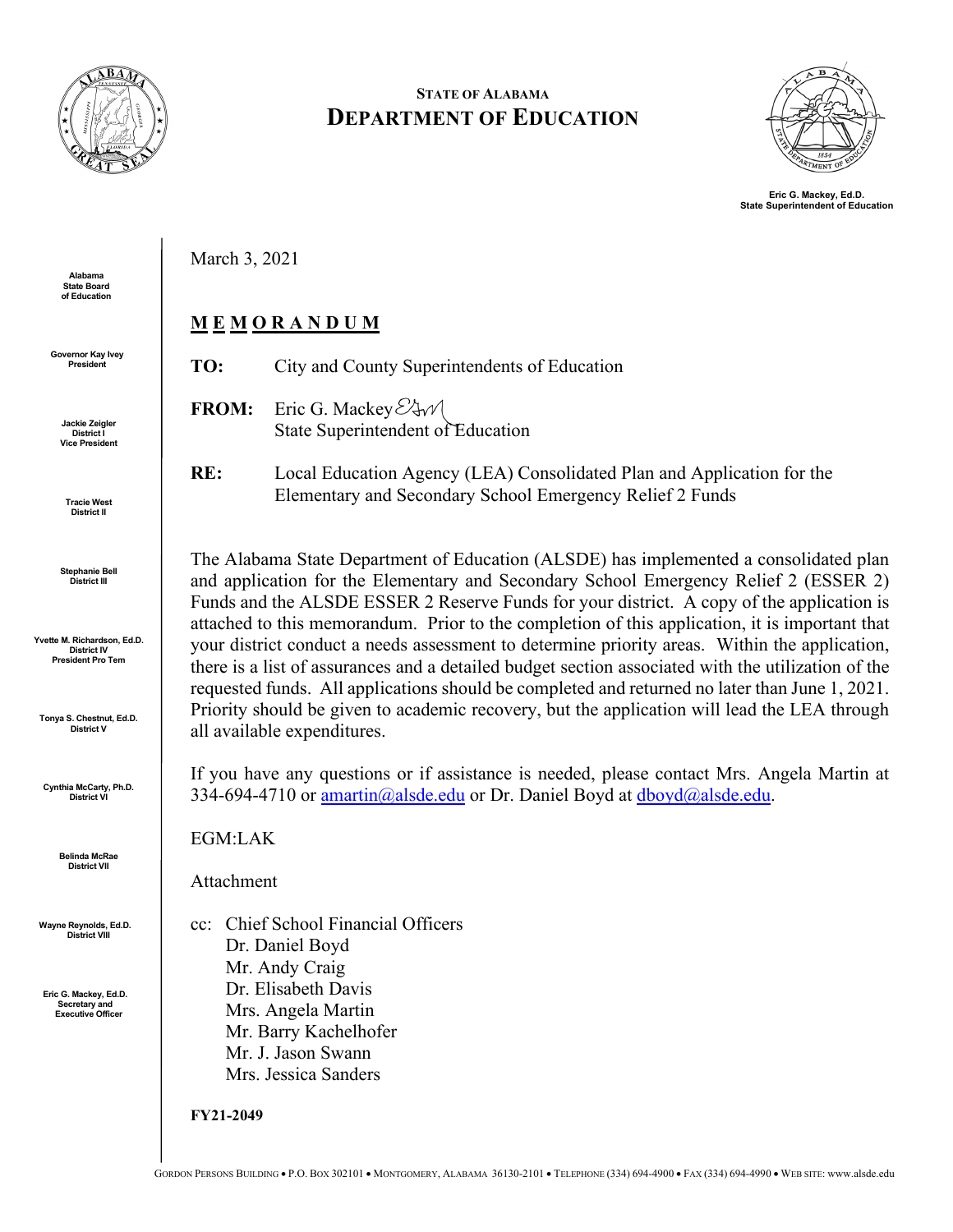

| <b>Name of LEA</b>     | <b>Jasper City</b> |
|------------------------|--------------------|
| Name of Superintendent | Dr. Ann Jackson    |

# **APPLICATION CONTENTS**

- Assurances
- Budget and Plan Details Part 1 (State ESSER 2 Reserve)
- **Budget and Plan Details Part 2 (LEAs ESSER 2 Funds)**
- **EXEC** Certification and Signature

# **ASSURANCES**

Select each box within each category of assurances. *NOTE: Selecting a checkbox is the digital signature for the specified local education agency (LEA) personnel in the assurance.* 

### **Recovery Plan Certification Assurance**

The LEA Superintendent and CSFO assures or certifies the following:

The LEA Superintendent certifies to the best of his/her knowledge and belief that all of the information and data in this recovery plan are true and correct. The LEA Superintendent acknowledges and agrees that failure to comply with all assurances and certifications in this recovery plan, all relevant provisions and requirements of the Coronavirus Response and Relief Supplemental Appropriations Act, 2021 (CRRSA Act), Pub. L. No. 116-260 (December 27, 2020), or any other applicable law or regulation may result in liability under the False Claims Act, 31 U.S.C. § 3729, et seq. ; OMB Guidelines to Agencies on Governmentwide Debarment and Suspension (Nonprocurement) in 2 CFR Part 180, as adopted and amended as regulations of the Department in 2 CFR Part 3485; and 18 U.S.C. § 1001, as appropriate, and other enforcement actions.

#### **CRSSA Act Assurances**

The LEA Superintendent and CSFO assures or certifies the following:

|  | <u>the matricellation and core about to or certified the following</u>                                                       |
|--|------------------------------------------------------------------------------------------------------------------------------|
|  | The LEA that receives ESSER 2 funds will, to the greatest extent practicable, continue to compensate its employees and       |
|  | contractors during the period of any disruptions or closures related to COVID-19 in compliance with Section 315 of           |
|  | Division M of the CRRSA Act. In addition, LEAs that accept funds will continue to pay employees and contractors to the       |
|  | greatest extent practicable based on the unique financial circumstances of the LEA. CRRSA Act funds generally will not be    |
|  | used for bonuses, merit pay, or similar expenditures, unless related to disruptions or closures resulting from COVID-19.     |
|  | The LEA will request technical assistance on the use of ESSER 2 funds for remote learning, which includes both distance      |
|  | learning as defined in Section 103(7) of the HEA and distance learning as defined in ESEA Section 8101(14), so that students |
|  | can continue learning during school closures.                                                                                |
|  | The LEA will cooperate with any SEA monitoring policies and/or procedures with regards to the allowability of                |
|  | expenditures.                                                                                                                |
|  | The LEA will use ESSER 2 funds for purposes that are reasonable, necessary, and allocable under the CRRSA Act.               |
|  |                                                                                                                              |
|  | The LEA will provide to the SEA the methodology used to provide services or assistance to students and staff in public       |
|  | schools, the uses of funds and demonstration of their compliance with Section 313(d), such as any use of funds addressing    |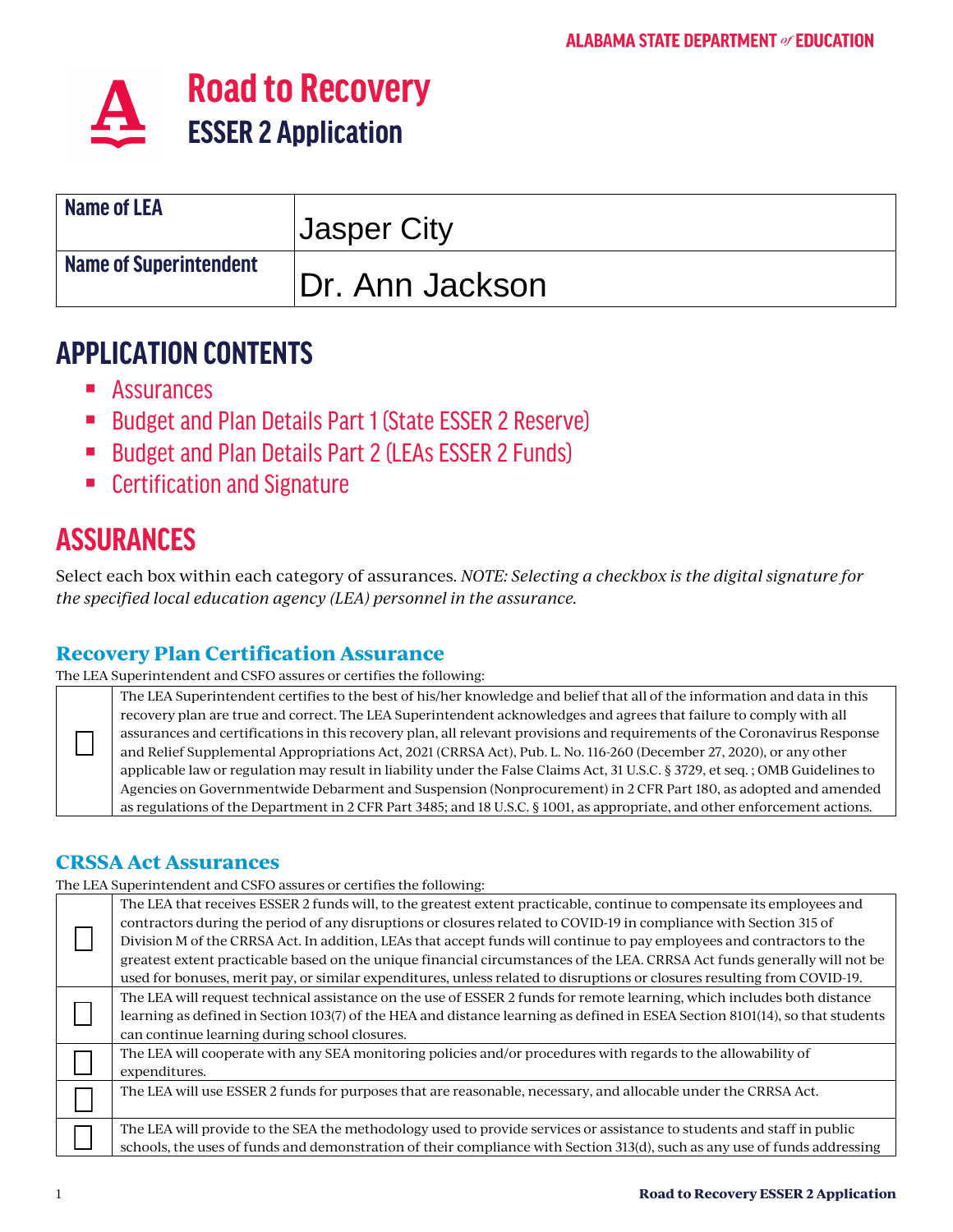#### **ALABAMA STATE DEPARTMENT of EDUCATION**

| the digital divide, including securing access to home-based connectivity and remote-use devices, related issues in        |
|---------------------------------------------------------------------------------------------------------------------------|
| supporting remote learning for all students, including disadvantaged populations.                                         |
| The LEA will cooperate with any examination of records with respect to such funds by making records available for         |
| inspection, production, examination, and authorized individuals for interview and examination, upon request.              |
| The LEA will comply with the provisions of all applicable acts, regulations, and assurances; the following provisions of  |
| Education Department General Administrative Regulations (EDGAR) 34 CFR Parts 76, 77, 81, 82, 84, 97, 98, and 99; the      |
| OMB Guidelines to Agencies on Governmentwide Debarment and Suspension (Nonprocurement) in 2 CFR Part 180, as              |
| adopted and amended as regulations of the Department in 2 CFR Part 3485; and the Uniform Guidance in 2 CFR Part 200,      |
| as adopted and amended as regulations of the Department in 2 CFR Part 3474.                                               |
| The LEA will comply with General Education Provisions Act (GEPA) Sections 427 and 442.                                    |
|                                                                                                                           |
| The LEA will take all necessary steps to allow every student, teacher, and other program beneficiary to participate in    |
| the ESSER 2 program. If any barrier arises that impedes equal access to, or participation, in the program, the LEA will   |
| quickly address and resolve those issues. (GEPA 427)                                                                      |
| The LEA will provide services and assistance from ESSER 2 funds to students and staff during the period of performance.   |
| (LEAs will be allowed to expend funds until September 30, 2023. Pre-award costs will be allowed for allowable costs on or |
| after March 13, 2020.)                                                                                                    |
| The LEA will comply with the maintenance of effort provision in Section 317(a) of Division M of the CRRSA Act absent      |
| waver by the Secretary pursuant to Section 317(b) thereof.                                                                |

#### **Other General Assurances**

The LEA Superintendent and CSFO assures or certifies the following:

|  | The LEA will complete a comprehensive needs assessment outlining how the district will align resources for High-<br>Quality Instructional Materials (HQIM), High-Quality Professional Development (HQPD), High-Quality Tools for                                                                                                      |
|--|---------------------------------------------------------------------------------------------------------------------------------------------------------------------------------------------------------------------------------------------------------------------------------------------------------------------------------------|
|  | Supporting Unfinished Learning, and Facility Renovations that will close the achievement gap of students caused by the<br>COVID-19 pandemic.                                                                                                                                                                                          |
|  | The LEA will submit a completed rubric identifying alignment to specific qualifiers for all selections that have not<br>been previously vetted by the ALSDE through an initiative, program, connected group, and/or vetted list.                                                                                                      |
|  | The LEA will plan using the comprehensive needs assessment as a tool for making decisions for students and staff (i.e.,<br>targeted student groups -- students who are behind or have skills/standards gap and planning High-Quality<br>Professional Development making sure that there is adequate time to teach necessary content). |
|  | The LEA will embed opportunities for tutoring and extended learning time throughout the academic school day through<br>alignment with the master schedule. The LEA will also consider times before and after school, on weekends, and during<br>the summer for the 2021-2022/2022-2023 school years.                                  |

#### **ESSER 2 Allowable Use Assurance**

The LEA Superintendent and CSFO assures or certifies the following:

| The LEA will only provide the following allowable services and assistance from ESSER 2 funds to students and staff: |                                                                                                                                                                                                                                                                                                             |  |  |  |
|---------------------------------------------------------------------------------------------------------------------|-------------------------------------------------------------------------------------------------------------------------------------------------------------------------------------------------------------------------------------------------------------------------------------------------------------|--|--|--|
|                                                                                                                     | Activities authorized by the Every Student Succeeds Act (ESSA).                                                                                                                                                                                                                                             |  |  |  |
|                                                                                                                     | Activities authorized by the Individuals with Disabilities Education Act (IDEA).                                                                                                                                                                                                                            |  |  |  |
|                                                                                                                     | Activities authorized by the Adult Education and Family Literacy Act.                                                                                                                                                                                                                                       |  |  |  |
|                                                                                                                     | Activities authorized by the Carl D. Perkins Career and Technical Education Act of 2006.                                                                                                                                                                                                                    |  |  |  |
|                                                                                                                     | Activities authorized by Subtitle B of Title VII of the McKinney-Vento Homeless Assistance Act.                                                                                                                                                                                                             |  |  |  |
|                                                                                                                     | Coordination of preparedness and response efforts of local education agencies with state, local, tribal, and<br>territorial public health departments, and other relevant agencies, to improve coordinated responses<br>among such entities to prevent, prepare for, and respond to the coronavirus.        |  |  |  |
|                                                                                                                     | Providing principals and other school leaders with the resources necessary to address the needs of their<br>individual schools.                                                                                                                                                                             |  |  |  |
|                                                                                                                     | Activities to address the unique needs of low-income children or students, children with disabilities, English<br>learners, racial and ethnic minorities, students experiencing homelessness, and foster care youth, including how<br>outreach and service delivery will meet the needs of each population. |  |  |  |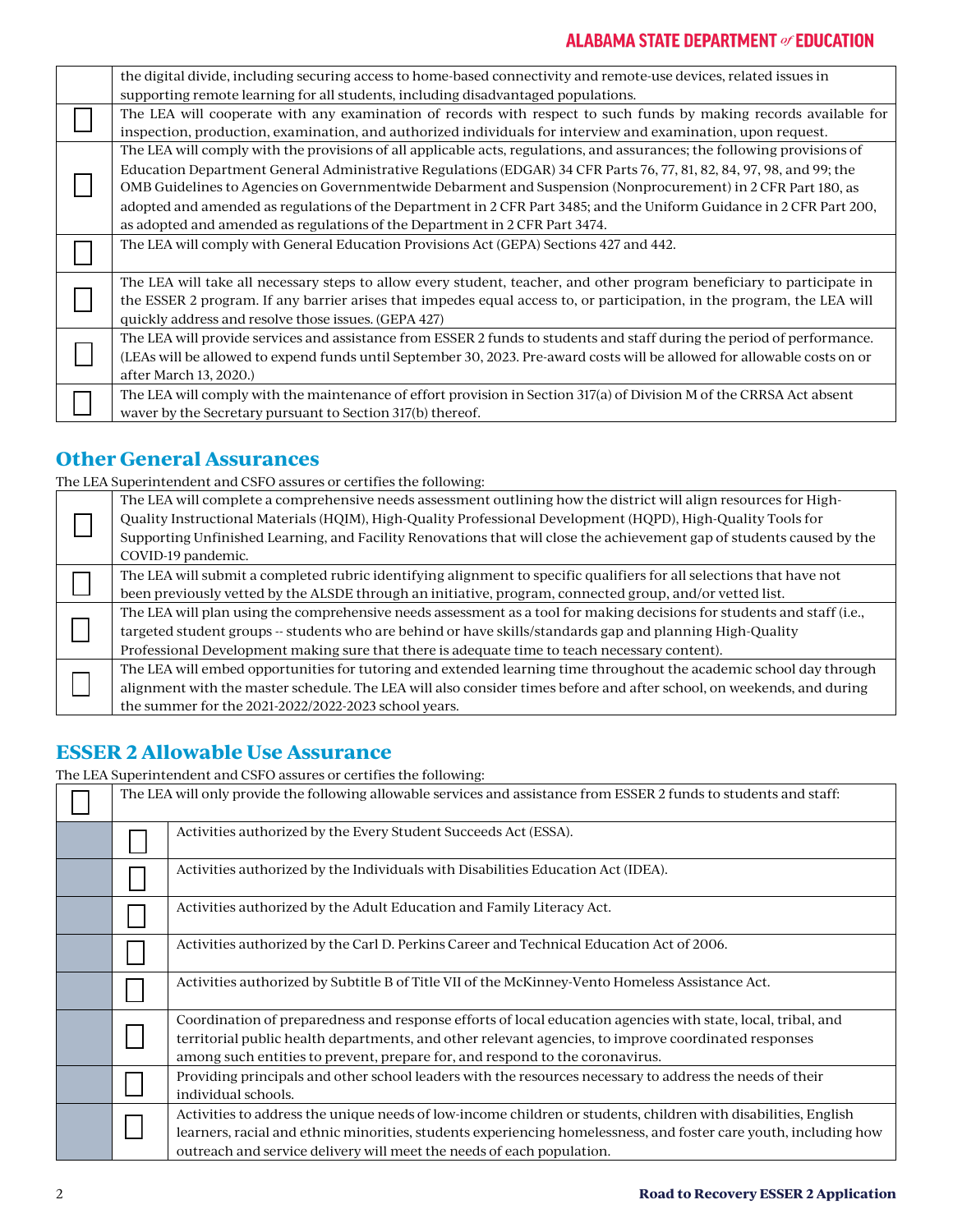### **ALABAMA STATE DEPARTMENT of EDUCATION**

|  | Developing and implementing procedures and systems to improve the preparedness and response efforts of local<br>educational agencies.                                                                                                                                                                                                                                                                 |  |  |  |  |
|--|-------------------------------------------------------------------------------------------------------------------------------------------------------------------------------------------------------------------------------------------------------------------------------------------------------------------------------------------------------------------------------------------------------|--|--|--|--|
|  | Training and professional development for staff of the local educational agency on sanitation and minimizing<br>the spread of infectious diseases.                                                                                                                                                                                                                                                    |  |  |  |  |
|  | Purchasing supplies to sanitize and clean the facilities of a local educational agency, including building operated<br>by such agency.                                                                                                                                                                                                                                                                |  |  |  |  |
|  | Planning for, coordinating, and implementing activities during long-term closures, including providing meals to<br>eligible students, providing technology for online learning to all students, providing guidance for carrying out<br>requirements under the IDEA and ensuring other educational services can continue to be provided consistent<br>with all federal, state, and local requirements. |  |  |  |  |
|  | Purchasing educational technology (including hardware, software, and connectivity) for students who are served<br>by the local educational agency that aids in regular and substantive educational interaction between students<br>and their classroom instructors, including low-income students and children with disabilities, which may<br>include assistive technology or adaptive equipment.    |  |  |  |  |
|  | Providing mental health services and supports.                                                                                                                                                                                                                                                                                                                                                        |  |  |  |  |
|  | Planning and implementing activities related to summer learning and supplemental afterschool programs,<br>including providing classroom instruction or online learning during the summer months and addressing the<br>needs of low-income students, children with disabilities, English learners, migrant students, students<br>experiencing homelessness, and children in foster care.               |  |  |  |  |
|  | Addressing learning loss among students, including low-income students, children with disabilities, English<br>learners, racial and ethnic minorities, students experiencing homelessness, and children and youth in foster<br>care, of the local educational agency, including by:                                                                                                                   |  |  |  |  |
|  | Administering and using high-quality assessments that are valid and reliable, to accurately assess<br>students' academic progress and assist educators in meeting students' academic needs, including<br>through differentiated instruction.                                                                                                                                                          |  |  |  |  |
|  | Implementing evidence-based activities to meet the comprehensive needs of students.                                                                                                                                                                                                                                                                                                                   |  |  |  |  |
|  | Providing information and assistance to parents and families on how they can effectively support<br>students, including in a distance learning environment.                                                                                                                                                                                                                                           |  |  |  |  |
|  | Tracking student attendance and improving student engagement in distance education.                                                                                                                                                                                                                                                                                                                   |  |  |  |  |
|  | School facility repairs and improvements to enable operation of schools to reduce risk of virus transmission and<br>exposure to environmental health hazards, and to support student health needs.                                                                                                                                                                                                    |  |  |  |  |
|  | Inspection, testing, maintenance, repair, replacement, and upgrade projects to improve the indoor air quality in<br>school facilities, including mechanical and non-mechanical heating, ventilation, and air conditioning systems,<br>filtering, purification and other air cleaning, fans, control systems, and window and door repair and<br>replacement.                                           |  |  |  |  |
|  | Other activities that are necessary to maintain the operation of and continuity of services in local educational<br>agencies and continuing to employ existing staff of the local educational agency.                                                                                                                                                                                                 |  |  |  |  |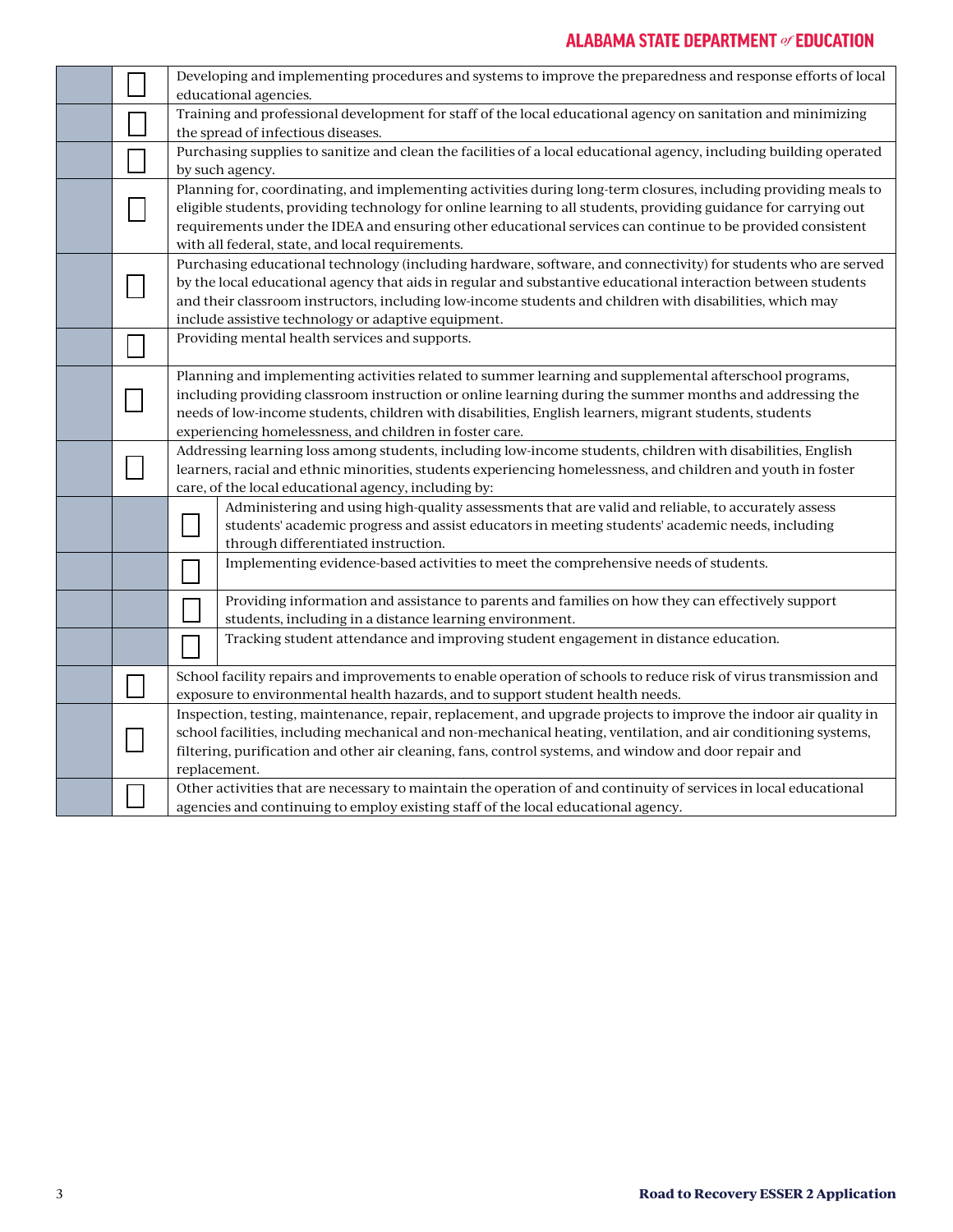# **BUDGET PART1 – STATEESSER 2 RESERVE**

### **STATE ESSER 2 Reserve**

Each LEA has already received award letters indicating funds available through ESSER 1 and ESSER 2. Additionally, the ALSDE is making available a portion of its ESSER State Reserve Funds to every LEA funds for two purposes: (1) formative student assessment in Grades 4-8 for mathematics and reading at a rate of \$12 per student and (2) course of study professional development in Mathematics and English Language Arts.

| Category                                                                                                                                                                                                                                                                                                                                                                                                                                                                                                                                                                                                                                                              | <b>Total</b> |
|-----------------------------------------------------------------------------------------------------------------------------------------------------------------------------------------------------------------------------------------------------------------------------------------------------------------------------------------------------------------------------------------------------------------------------------------------------------------------------------------------------------------------------------------------------------------------------------------------------------------------------------------------------------------------|--------------|
| <b>Course of Study ELA PD (pending adoption)*:</b> This allocation is being granted to each LEA to be used<br>for course of study PD directly aligned to 2021 Course of Study: English Language Arts. To be considered<br>high quality, the PD must provide training on the specific-grade and course-level standards, as well as<br>provide pedagogical connections for instruction.<br>Base allocations will be provided for:<br>A) Elementary Teachers (K-5) - \$400 for registration, materials, substitutes for follow-up trainings or PLCs.<br>B) Secondary Teachers (6-12) - \$1,050 for registration, materials, substitutes for follow-up trainings or PLCs. | \$51,550     |
| <b>Course of Study Math PD*:</b> This allocation is being granted to each LEA to be used for course of study PD<br>directly aligned to 2019 Course of Study: Mathematics. To be considered high-quality, the PD must provide<br>training on the specific-grade and-course level standards, learning progressions, as well as provide<br>pedagogical connections for instruction.<br>Base allocations will be provided for:<br>A) Elementary Teachers (K-5) - \$400 for registration, materials, substitutes for follow-up trainings or PLCs.<br>B) Secondary Teachers (6-12) - \$1,050 for registration, materials, substitutes for follow-up trainings or PLCs.      | \$51,550     |
| <b>Assessment Award for Grades 4-8**:</b> This allocation is being granted to extend each school's early reading<br>and math assessment system through Grade 8. The allocation will be \$12 per student based on each school's<br>2020-2021 ADM.                                                                                                                                                                                                                                                                                                                                                                                                                      |              |

\*Various PD offerings have been designated as course of study professional development using an asterisk. If a district chooses to offer course of study PD not designated as approved in this plan, the district should complete and submit the PD rubric as evidence of high quality and aligned PD.

\*\*If choosing an assessment system not on the vetted list (Amplify, Curriculum Associates, iStation, NWEA, Pearson, Renaissance), districts should complete and submit the assessment rubric as evidence of high quality.

*Refer to Road to Recovery Consolidated Plan and ESSER 2 Application Guide and additional Resource Guide for assessment and course of study professional development that is presumed to be approved or for rubrics. Please remember to have your teachers register for selected training as soon as possible. Professional development training costs will be invoiced through individual LEAs.*

### **State ESSER 2 Reserve allocations are attached to this application.**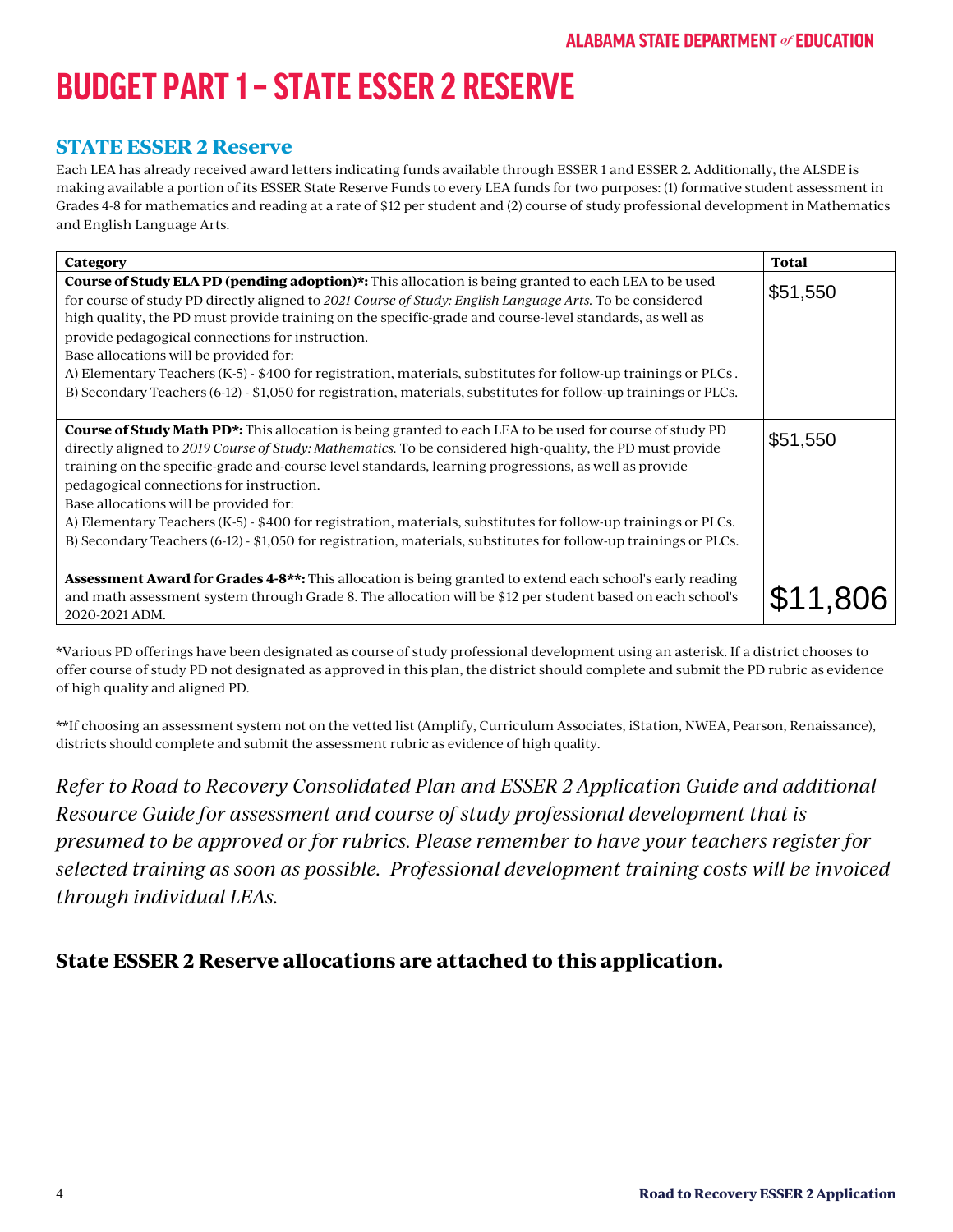# **Budget Part2 – LEA ESSER 2 Funds**

In building budgets, please keep in mind that federal funds should be utilized to supplement your state and local funds. The consolidated budget does not have to include state and local funds, but their availability and utilization should be considered the foundation for building academic recovery plans. Likewise, when considering facilities upgrades (e.g., improvements to nurses' stations), state and local funds including PSCA bond issue should be considered before utilizing limited federal resources.

# **BUDGET – HIGH-QUALITY INSTRUCTIONAL MATERIALS**

### **English Language Arts – Curriculum**

List specific core instructional ELA curricula and materials that will be used in each grade band.

| <b>Grade Band</b>     | <b>ELA Curriculum Selection</b>                                                                         |
|-----------------------|---------------------------------------------------------------------------------------------------------|
| Pre-K (as applicable) | <b>Heggerty, Sonday System</b>                                                                          |
| $K-2$                 | Heggerty, Benchmark Workshop Phonics, Wonders, 2022-2023 Newly Adopted Core Curriculum TBD              |
| $3-5$                 | Heggerty (3rd), Wonders, 2022-2023 Newly Adopted Core Curriculum TBD                                    |
| $6 - 8$               | Novels, Comprehension Toolkit, A+ College Ready Curriculum, 2022-2023 Newly Adopted Core Curriculum TBD |
| $9-12$                | Holt McDougal Lit, 2022-2023 Newly Adopted Core Curriculum TBD                                          |
| Other                 |                                                                                                         |

### **English Language Arts – Funding**

|                                              |                                | <b>Funding Source</b>    |                                                   |                      |  |
|----------------------------------------------|--------------------------------|--------------------------|---------------------------------------------------|----------------------|--|
| Category                                     | <b>Description</b>             | <b>State/Local Funds</b> | <b>Other Federal Funds</b><br>(including ESSER 1) | <b>ESSER 2 Funds</b> |  |
| Materials                                    | textbooks                      |                          |                                                   |                      |  |
| PD (Registration, etc.)                      |                                |                          |                                                   |                      |  |
| Subs and/or Stipends (if<br>not on contract) |                                |                          |                                                   |                      |  |
| Job-Embedded<br>Coaching Days/Supports       |                                |                          |                                                   |                      |  |
| Other                                        |                                |                          |                                                   |                      |  |
|                                              | <b>Total Need for HQIM ELA</b> |                          |                                                   |                      |  |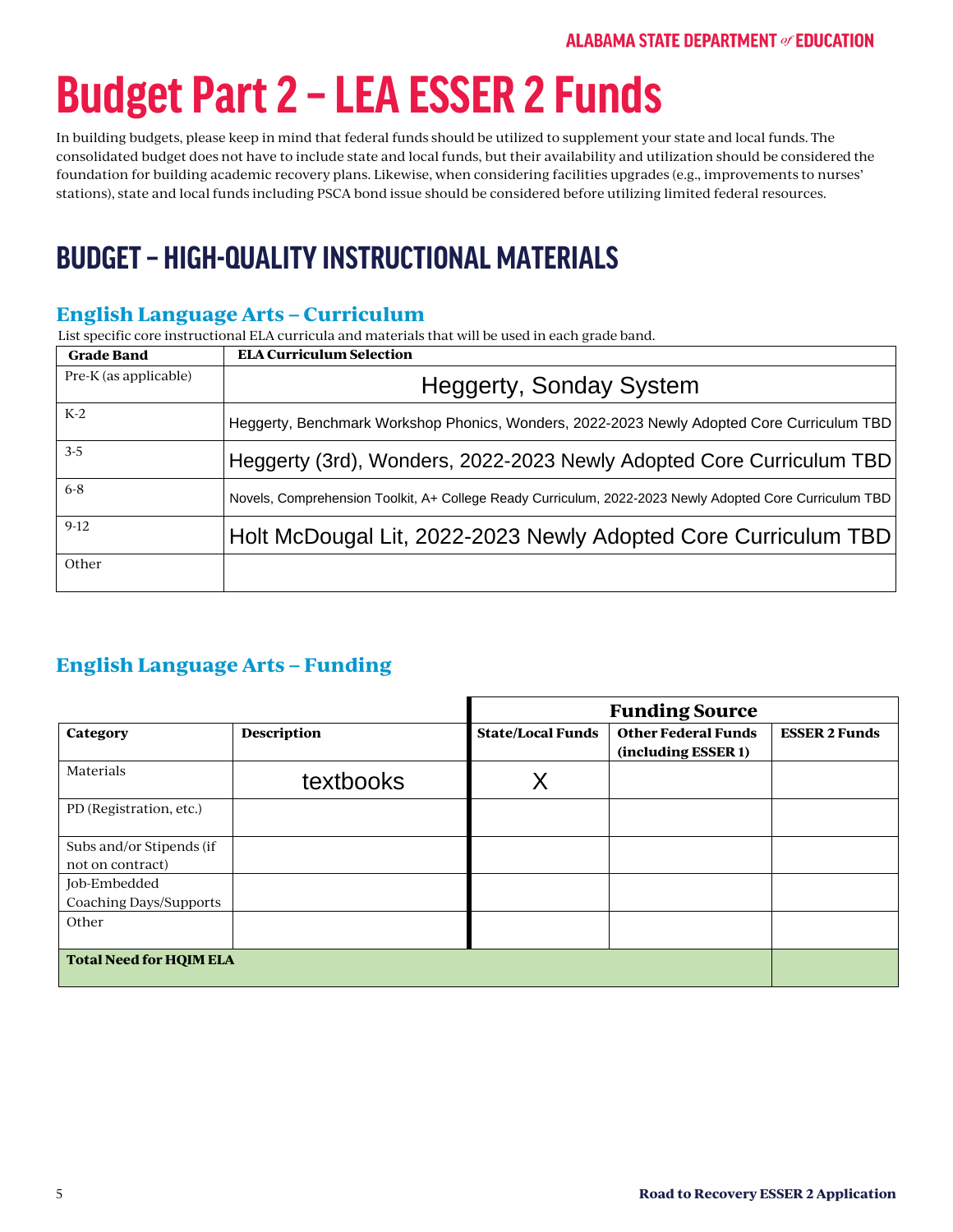# **BUDGET – HIGH-QUALITY INSTRUCTIONAL MATERIALS**

### **Math – Curriculum**

List specific core instructional math curricula and materials that will be used in each grade band.

| <b>Grade Band</b>     | <b>Math Curriculum Selection</b>   |
|-----------------------|------------------------------------|
| Pre-K (as applicable) | <b>Sonday System</b>               |
| $K-2$                 | Houghton Mifflin Into Math         |
| $3-5$                 | Houghton Mifflin Into Math         |
| $6 - 8$               | A+ College Ready, Savvas Envisions |
| $9-12$                | A+ College Ready, Savvas Envisions |
| Other                 |                                    |

### **Math – Funding**

|                                              |                    | <b>Funding Source</b>    |                                                   |                      |  |
|----------------------------------------------|--------------------|--------------------------|---------------------------------------------------|----------------------|--|
| Category                                     | <b>Description</b> | <b>State/Local Funds</b> | <b>Other Federal Funds</b><br>(including ESSER 1) | <b>ESSER 2 Funds</b> |  |
| Materials                                    | textbooks          | 192,626.82               |                                                   | \$270,161.18         |  |
| PD (Registration, etc.)                      |                    |                          |                                                   |                      |  |
| Subs and/or Stipends (if<br>not on contract) |                    |                          |                                                   |                      |  |
| Job-Embedded                                 |                    |                          |                                                   |                      |  |
| Coaching Days/Supports<br>Other              |                    |                          |                                                   |                      |  |
| <b>Total Need for HQIM Math</b>              |                    |                          |                                                   | \$270,161.18         |  |

### **Total Budget for High-Quality Instructional Materials**

| Total Estimated Budget Need for High-Quality Instructional Materials |  |  |  |  |
|----------------------------------------------------------------------|--|--|--|--|
|                                                                      |  |  |  |  |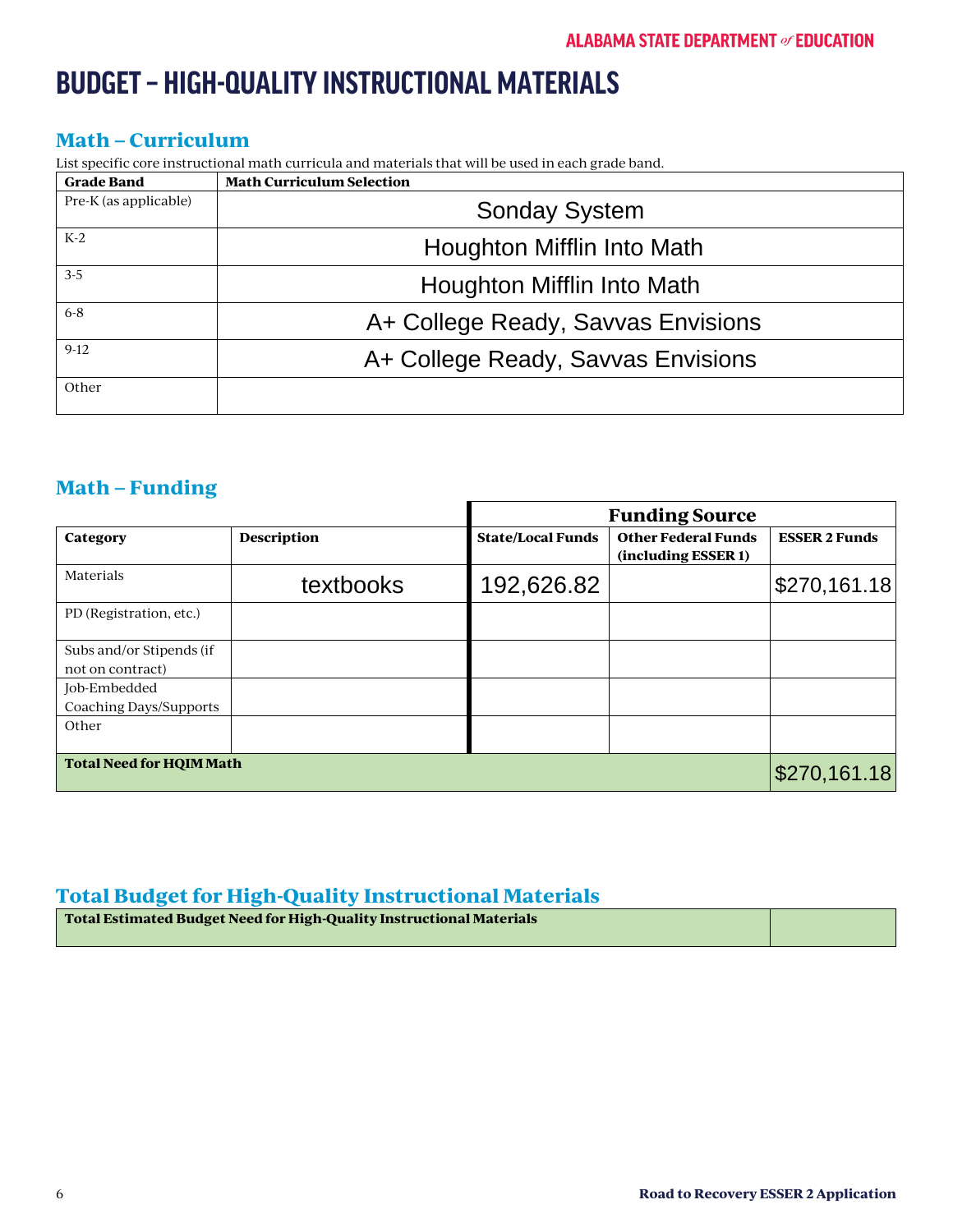# **BUDGET – HIGH-QUALITY PROFESSIONAL DEVELOPMENT**

When completing this section, prioritize PD aligned to state course of study and the needs you identified based on the data you gathered in the Needs Assessment Worksheet. Any topic with an \* denotes PD that is considered course of study PD.

# **English Language Arts – HQPD Timeline**

| <b>PD Topics &amp; Partners</b>              | <b>Timeline to Offer PD</b>                                                                                                            |
|----------------------------------------------|----------------------------------------------------------------------------------------------------------------------------------------|
| ARI                                          |                                                                                                                                        |
| Science of Reading                           |                                                                                                                                        |
| <b>LETRS</b>                                 | Twenty-three of my K-3 teachers have completed LETRS Year 1 and 2, the remaining 40 K-3 teachers have completed LETRS Year 1.          |
| <b>Neuhaus</b>                               |                                                                                                                                        |
| <b>MSLE</b>                                  |                                                                                                                                        |
| Dyslexia Awareness                           | At this time 100% of our elementary teachers have had dyslexia awareness training. we will continue to have new hires attend training. |
| K-5 ELA 2020 COS $-$ pending<br>$(ARI)^*$    | We plan to have teachers trained Summer 2022                                                                                           |
| 6-8 ELA E3 Training (A+ College<br>$Readv)*$ | We will send our teachers to this training June 22-25 2021 or July 6-9 2021.                                                           |
| 9-12 ELA 2020 COS - $(ALSDE)*$               | HQPD with Melissa Shields developing curriculum guides with the new COS Standards summer of 2021.                                      |
|                                              | If applicable, describe any additional high-quality ELA professional development needed to support your identified gaps. Provide       |

alignment to the ALSDE rubrics to indicate effectiveness.

# **English Language Arts – HQPD Funding**

|                                              |                                | <b>Funding Source</b>    |                                                   |                      |  |
|----------------------------------------------|--------------------------------|--------------------------|---------------------------------------------------|----------------------|--|
| Category                                     | <b>Description</b>             | <b>State/Local Funds</b> | <b>Other Federal Funds</b><br>(including ESSER 1) | <b>ESSER 2 Funds</b> |  |
| Registration                                 | \$5,100                        | Reserve                  |                                                   |                      |  |
| Subs and/or Stipends (if<br>not on contract) | \$41,850                       | <b>Reserve</b>           |                                                   |                      |  |
| Travel                                       |                                |                          |                                                   |                      |  |
| Follow-Up PD Days                            |                                |                          |                                                   |                      |  |
| Supplemental Materials<br>for Implementation | \$4,600                        | <b>Reserve</b>           |                                                   |                      |  |
| Job-Embedded<br><b>Coaching Days</b>         |                                |                          |                                                   |                      |  |
| Other                                        |                                |                          |                                                   |                      |  |
|                                              | <b>Total Need for HQPD ELA</b> |                          |                                                   |                      |  |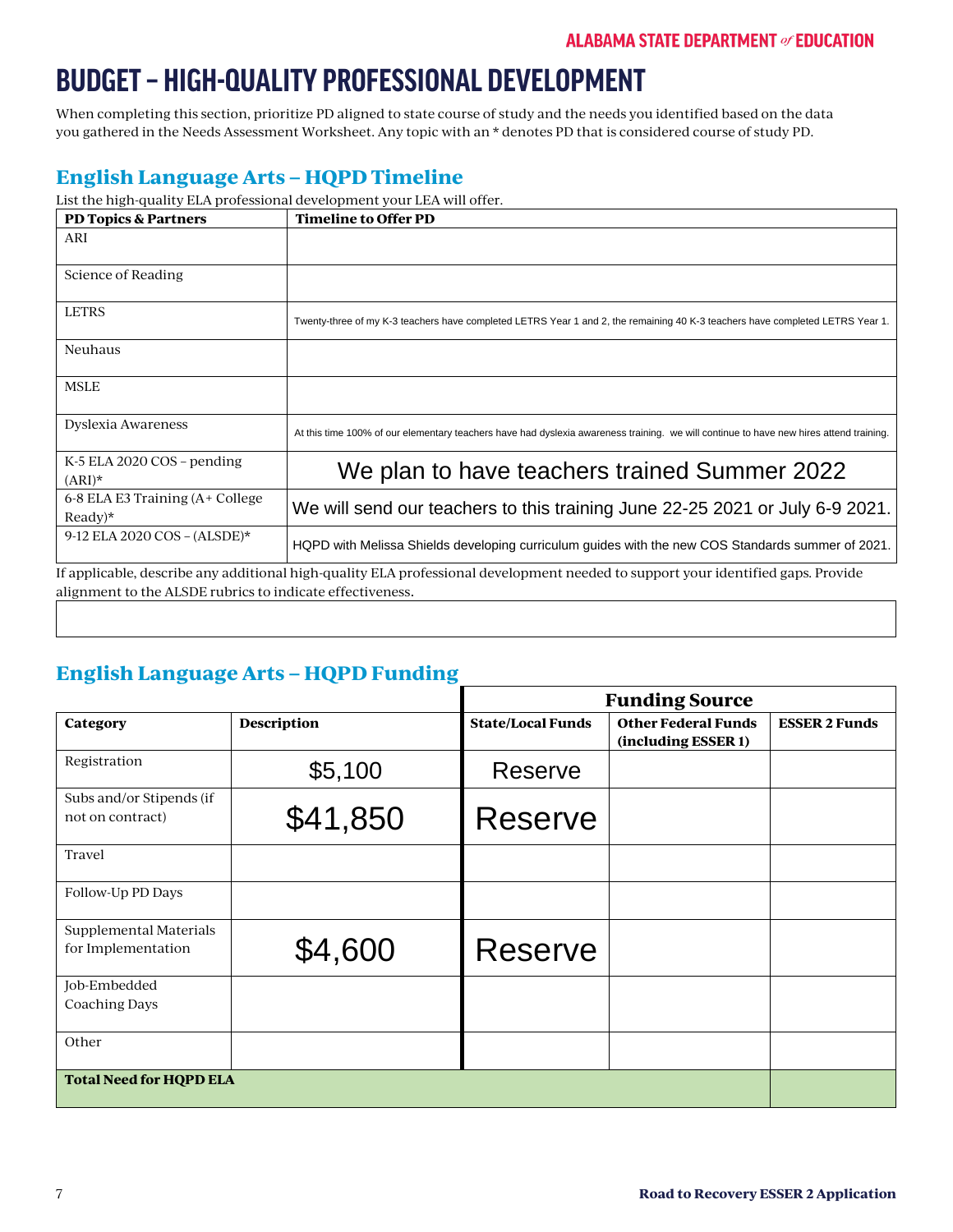# **BUDGET – HIGH-QUALITY PROFESSIONAL DEVELOPMENT**

# **Math— HQPD Timeline**

List the high-quality math professional development your LEA will offer.

| <b>PD Topics &amp; Partners</b>      | <b>Timeline to Offer PD</b>                                                                                                       |
|--------------------------------------|-----------------------------------------------------------------------------------------------------------------------------------|
| K-5 Math COS Foundational            | Our K-2 teachers will be trained June 24, 25, 28, 29, 2021. Our 3-5 teachers will be trained June 10, 11, 14, 15, 2021.           |
| $(AMSTI)$ *                          |                                                                                                                                   |
| 6-12 Math COS Foundational           |                                                                                                                                   |
| $(AMSTI)$ *                          |                                                                                                                                   |
| K-8 NUMBERS (AMSTI) *                |                                                                                                                                   |
|                                      |                                                                                                                                   |
| E3 Training $(A+$ College Ready) $*$ | Our 6-12 teachers will train June 22-25 2021 or July 6-9 2021.                                                                    |
| K-8 OGAP (AMSTI)                     |                                                                                                                                   |
| K-5 Math 2019 COS Overview           |                                                                                                                                   |
| (ALSDE)                              |                                                                                                                                   |
|                                      |                                                                                                                                   |
| 6-12 Math 2019 COS Overview          |                                                                                                                                   |
| (ALSDE)                              |                                                                                                                                   |
|                                      |                                                                                                                                   |
| Administrator                        |                                                                                                                                   |
|                                      | If applicable, describe any additional high-quality Math professional development needed to support your identified gaps. Provide |

alignment to the ALSDE rubrics to indicate effectiveness.

# **Math— HQPD Funding**

|                                              |                    |                          | <b>Funding Source</b>                             |                      |
|----------------------------------------------|--------------------|--------------------------|---------------------------------------------------|----------------------|
| Category                                     | <b>Description</b> | <b>State/Local Funds</b> | <b>Other Federal Funds</b><br>(including ESSER 1) | <b>ESSER 2 Funds</b> |
| Registration                                 | \$11,050           | <b>Reserve</b>           |                                                   |                      |
| Subs and/or Stipends (if<br>not on contract) | 40,500             | Reserve                  |                                                   |                      |
| Travel                                       |                    |                          |                                                   |                      |
| Follow-Up PD Days                            |                    |                          |                                                   |                      |
| Supplemental Materials<br>for Implementation |                    |                          |                                                   |                      |
| Job-Embedded<br><b>Coaching Days</b>         |                    |                          |                                                   |                      |
| Other                                        |                    |                          |                                                   |                      |
| <b>Total Need for HQPD Math</b>              |                    |                          |                                                   |                      |

### **Total Budget for High-Quality Professional Development**

| Total Estimated Budget Need for High-Quality Professional Development |  |
|-----------------------------------------------------------------------|--|
|                                                                       |  |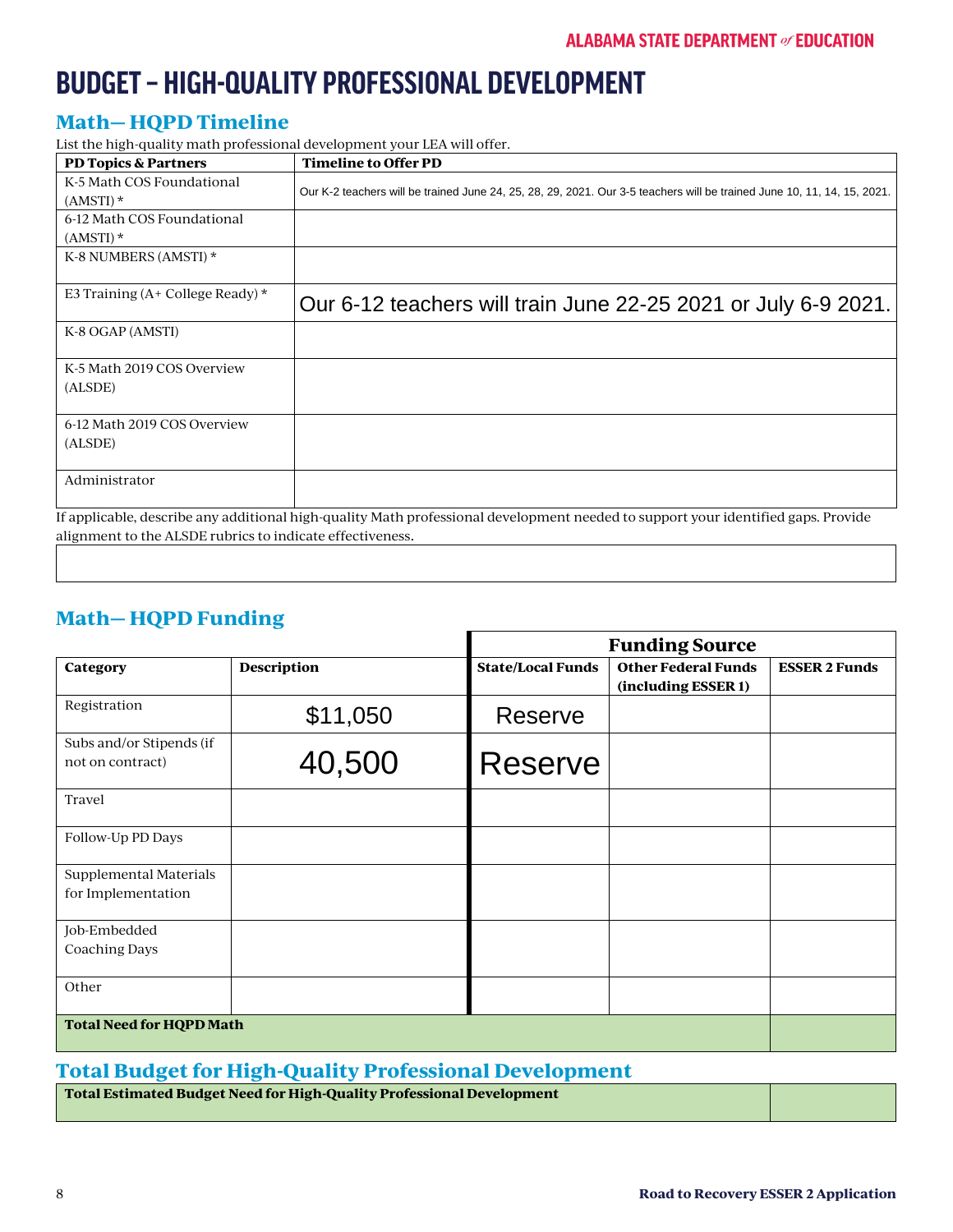High-Quality Tools for Supporting Unfinished Learning Supports

#### **Assessments, Inclusive of Screeners**

Which assessments (formative, diagnostic, interim, etc.), inclusive of screeners will be used in each category?

|                                                               |                                               | <b>Funding Source</b>    |                                                   |                      |
|---------------------------------------------------------------|-----------------------------------------------|--------------------------|---------------------------------------------------|----------------------|
| Category                                                      | <b>Assessment Selection &amp; Description</b> | <b>State/Local Funds</b> | <b>Other Federal Funds</b><br>(including ESSER 1) | <b>ESSER 2 Funds</b> |
| Readiness                                                     | <b>AlaKIDS</b>                                | X                        |                                                   |                      |
| K-3 Vetted Reading<br>Assessment-<br>Additional<br>components | <b>Renaissance STAR</b>                       | X                        |                                                   |                      |
| K-3 Vetted Math<br>Assessment-<br>Additional<br>components    | <b>Renaissance STAR</b>                       | X                        |                                                   |                      |
| Dyslexia                                                      | <b>Renaissance STAR</b>                       | X                        |                                                   |                      |
| Interim<br>Assessments                                        |                                               |                          |                                                   |                      |
| CTE CRI Pre-<br>Assessments                                   |                                               |                          |                                                   |                      |
| <b>Health Wellness</b>                                        |                                               |                          |                                                   |                      |
| Social/Emotional/<br>Behavioral<br><b>SEL</b>                 | <b>Rhithm</b>                                 |                          | X                                                 |                      |
| Other                                                         |                                               |                          |                                                   |                      |
| <b>Total Need for Assessments, Inclusive of Screeners</b>     |                                               |                          |                                                   |                      |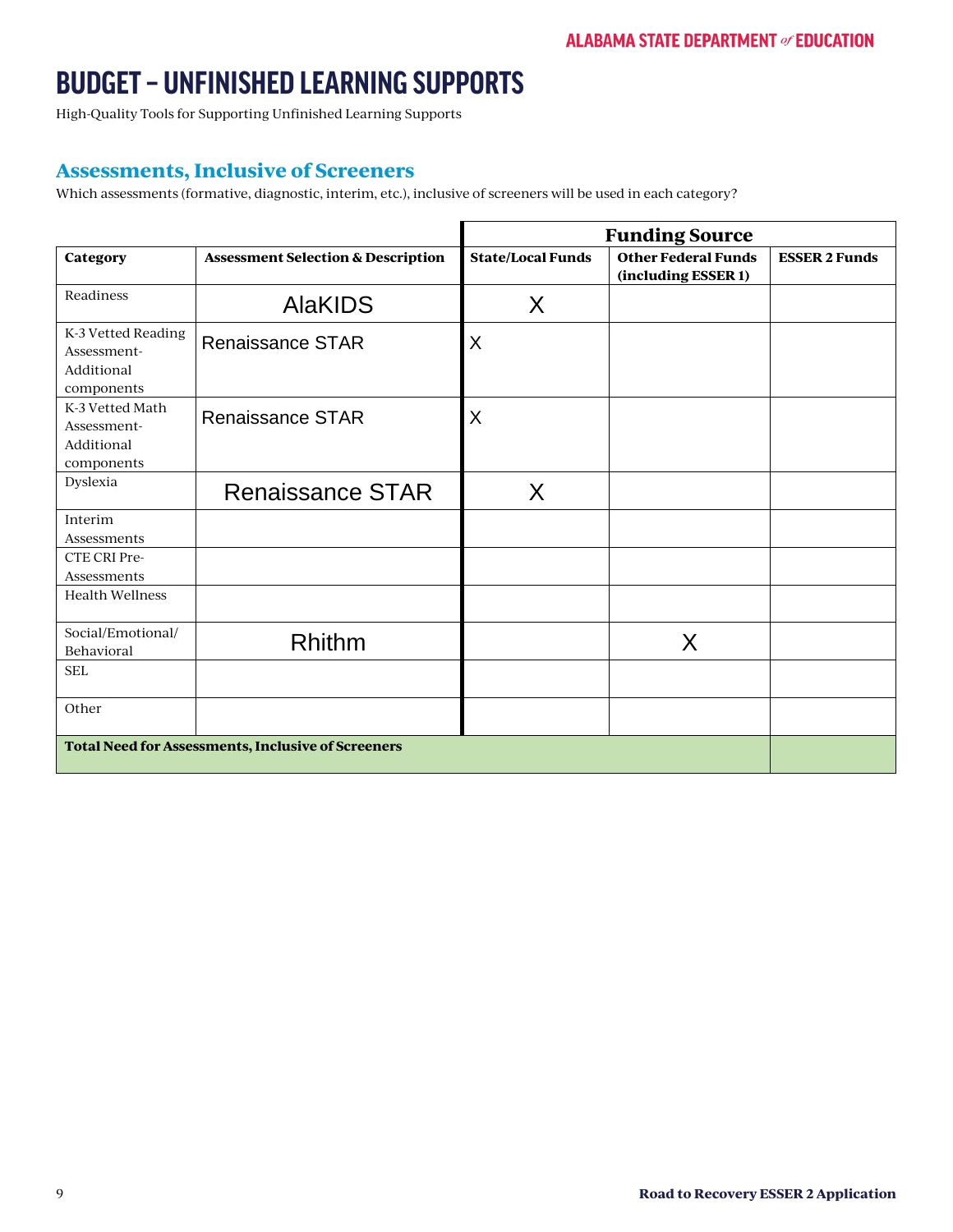### **Transitions**

Which transitions for subject and or skills readiness will be used for each? Refer to Road to Recovery Additional Resource Guide for specific descriptions.

|                                      |                                               | <b>Funding Source</b>    |                                                   |                      |
|--------------------------------------|-----------------------------------------------|--------------------------|---------------------------------------------------|----------------------|
| Category                             | <b>Assessment Selection &amp; Description</b> | <b>State/Local Funds</b> | <b>Other Federal Funds</b><br>(including ESSER 1) | <b>ESSER 2 Funds</b> |
| Early Years (K-1)<br>Transition)     | <b>STAR</b>                                   | Χ                        |                                                   |                      |
| Elementary to<br>Middle              | <b>STAR</b>                                   | Χ                        |                                                   |                      |
| Middle to High                       | <b>STAR</b>                                   | Χ                        |                                                   |                      |
| Beyond High<br>School                | <b>ACT/WorkKeys/AP Exams</b>                  | X                        |                                                   |                      |
| <b>SPED Transitional</b><br>Services | <b>Transition Planning Inventory</b>          | Χ                        |                                                   |                      |
| Other                                |                                               |                          |                                                   |                      |
| Other                                |                                               |                          |                                                   |                      |
| <b>Total Need for Transitions</b>    |                                               |                          |                                                   |                      |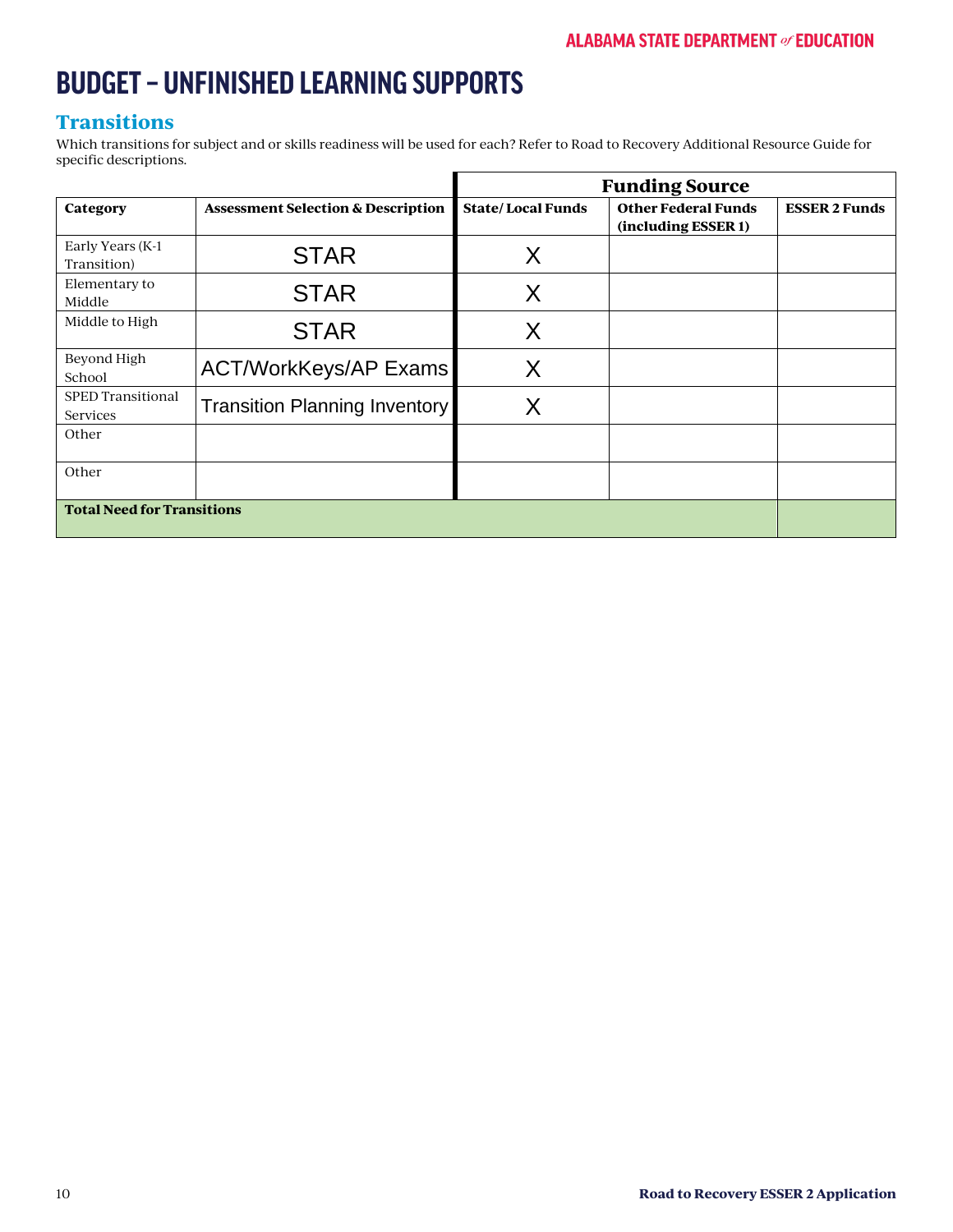### **Remediation/Intervention Programs**

Describe remediation/intervention strategies and/or programs that will be used. When calculating costs, consider salaries, supplies, transportation, and so on. Refer to Road to Recovery Additional Resource Guide for specific descriptions.

|                                                   |                                                         | <b>Funding Source</b>    |                                                   |                      |
|---------------------------------------------------|---------------------------------------------------------|--------------------------|---------------------------------------------------|----------------------|
| Category                                          | <b>Assessment Selection &amp; Description</b>           | <b>State/Local Funds</b> | <b>Other Federal Funds</b><br>(including ESSER 1) | <b>ESSER 2 Funds</b> |
| High-Dosage<br>Tutoring                           | <b>STAR Progress Monitoring</b>                         | $\sf X$                  |                                                   |                      |
| <b>Bridge Courses</b><br>(K/1, Algebra,<br>other) |                                                         |                          |                                                   |                      |
| Mini-Learning<br><b>Blast</b>                     |                                                         |                          |                                                   |                      |
| Traditional<br>Summer School                      | <b>STAR/IXL/EOC Exams</b>                               | X                        | \$2,667                                           | \$121,667            |
| <b>Summer Reading</b><br>Camps/ASAP               | <b>DIBELS</b>                                           | \$12,460                 | \$77,847                                          | \$67,627             |
| Summer Math<br>Camps                              | <b>STAR</b>                                             | X                        | \$2,666                                           | \$115,666            |
| <b>CTE Enrichment</b><br>Camps                    |                                                         |                          |                                                   |                      |
| <b>ACCESS Virtual</b><br>Learning                 | <b>EOC Exams</b>                                        | X                        |                                                   |                      |
| <b>Credit Recovery</b><br>Options                 |                                                         |                          |                                                   |                      |
| <b>Extended School</b><br>Year (ESY)              |                                                         |                          |                                                   |                      |
| Other                                             | (support EL learning loss)                              |                          |                                                   | \$7,000              |
| Other                                             |                                                         |                          |                                                   |                      |
|                                                   | <b>Total Need for Remediation/Intervention Programs</b> |                          |                                                   | \$311,960            |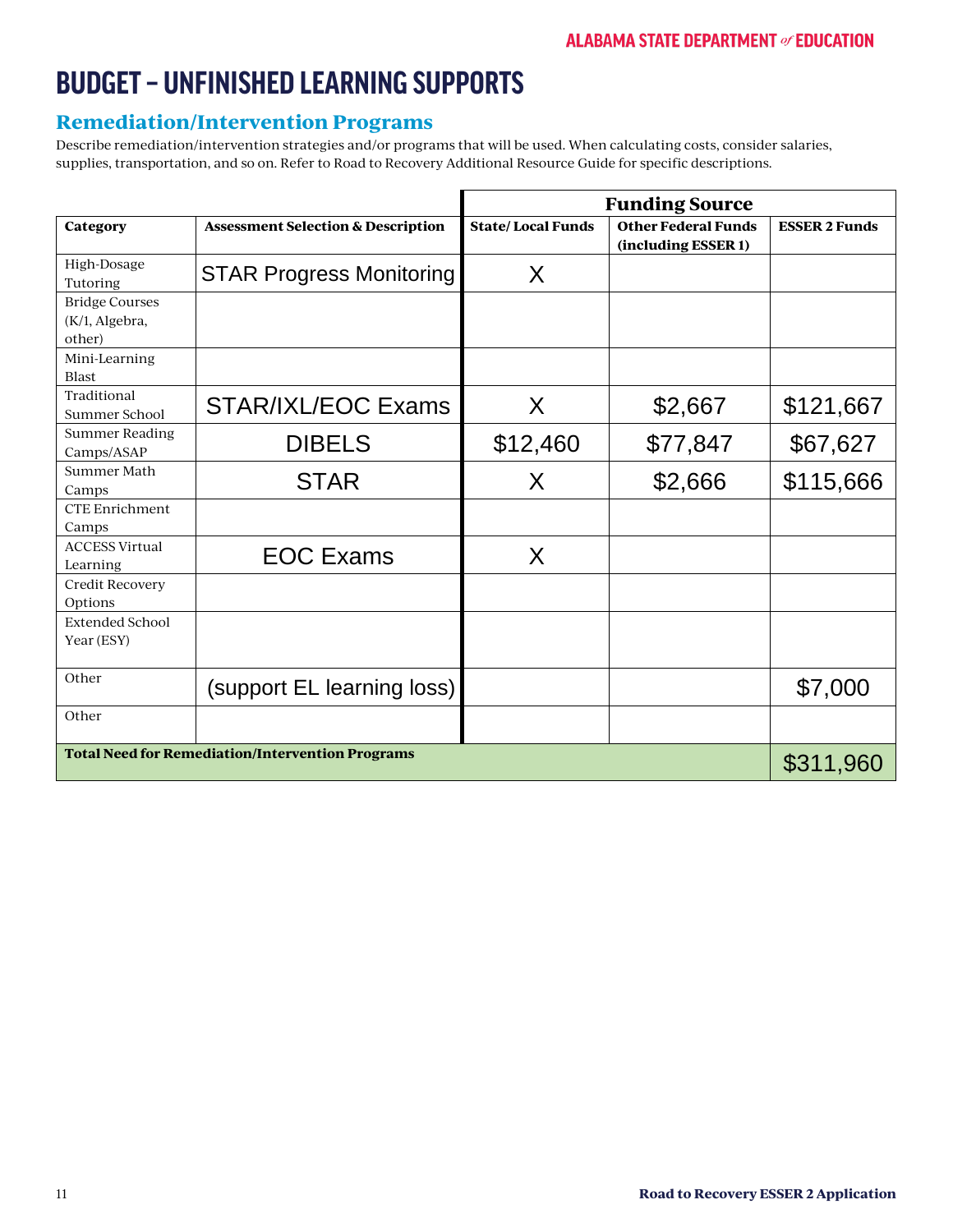#### **Family Support Resources**

Describe resources/programs to engage families in supporting recovery. Refer to Road to Recovery Additional Resource Guide for specific descriptions. specific descriptions. **Funding Source**

|                                                |                                               | <b>Funding Source</b>    |                                                   |                      |
|------------------------------------------------|-----------------------------------------------|--------------------------|---------------------------------------------------|----------------------|
| Category                                       | <b>Assessment Selection &amp; Description</b> | <b>State/Local Funds</b> | <b>Other Federal Funds</b><br>(including ESSER 1) | <b>ESSER 2 Funds</b> |
| Communication                                  |                                               |                          |                                                   |                      |
| Tools                                          |                                               |                          |                                                   |                      |
| Homework Hotline                               |                                               |                          |                                                   |                      |
| "On Call" Staff for                            |                                               |                          |                                                   |                      |
| Family Tech/other                              |                                               |                          |                                                   |                      |
| <b>Issues</b>                                  |                                               |                          |                                                   |                      |
| Develop/Print                                  |                                               |                          |                                                   |                      |
| Periodic Family                                | <b>SRIP Read at Home Plan</b>                 |                          |                                                   |                      |
| <b>Success Guides</b>                          |                                               |                          |                                                   |                      |
| Other                                          |                                               |                          |                                                   |                      |
| Other                                          |                                               |                          |                                                   |                      |
| <b>Total Need for Family Support Resources</b> |                                               |                          |                                                   |                      |

### **Other Tools Supporting Unfinished Learning**

Describe other tools for supporting unfinished learning.

|                                                                  |                                               | <b>Funding Source</b>       |                                                   |                      |
|------------------------------------------------------------------|-----------------------------------------------|-----------------------------|---------------------------------------------------|----------------------|
| Category                                                         | <b>Assessment Selection &amp; Description</b> | <b>State or Local Funds</b> | <b>Other Federal Funds</b><br>(including ESSER 1) | <b>ESSER 2 Funds</b> |
| Other                                                            | <b>Interventionist</b>                        |                             | 68,896                                            | 394,176              |
| Other                                                            | <b>Instructional Coach</b>                    |                             |                                                   | 791,696              |
| Other                                                            | Learning Gap Coordinator                      |                             |                                                   | 236,474              |
| Other                                                            |                                               |                             |                                                   |                      |
| Other                                                            |                                               |                             |                                                   |                      |
| Other                                                            |                                               |                             |                                                   |                      |
| <b>Total Need for Other Tools Supporting Unfinished Learning</b> |                                               |                             | 1,422,346                                         |                      |

### **Total Budget for Unfinished Learning**

| Total Estimated Budget Need for Supporting Unfinished Learning | 1,734,306 |
|----------------------------------------------------------------|-----------|
|                                                                |           |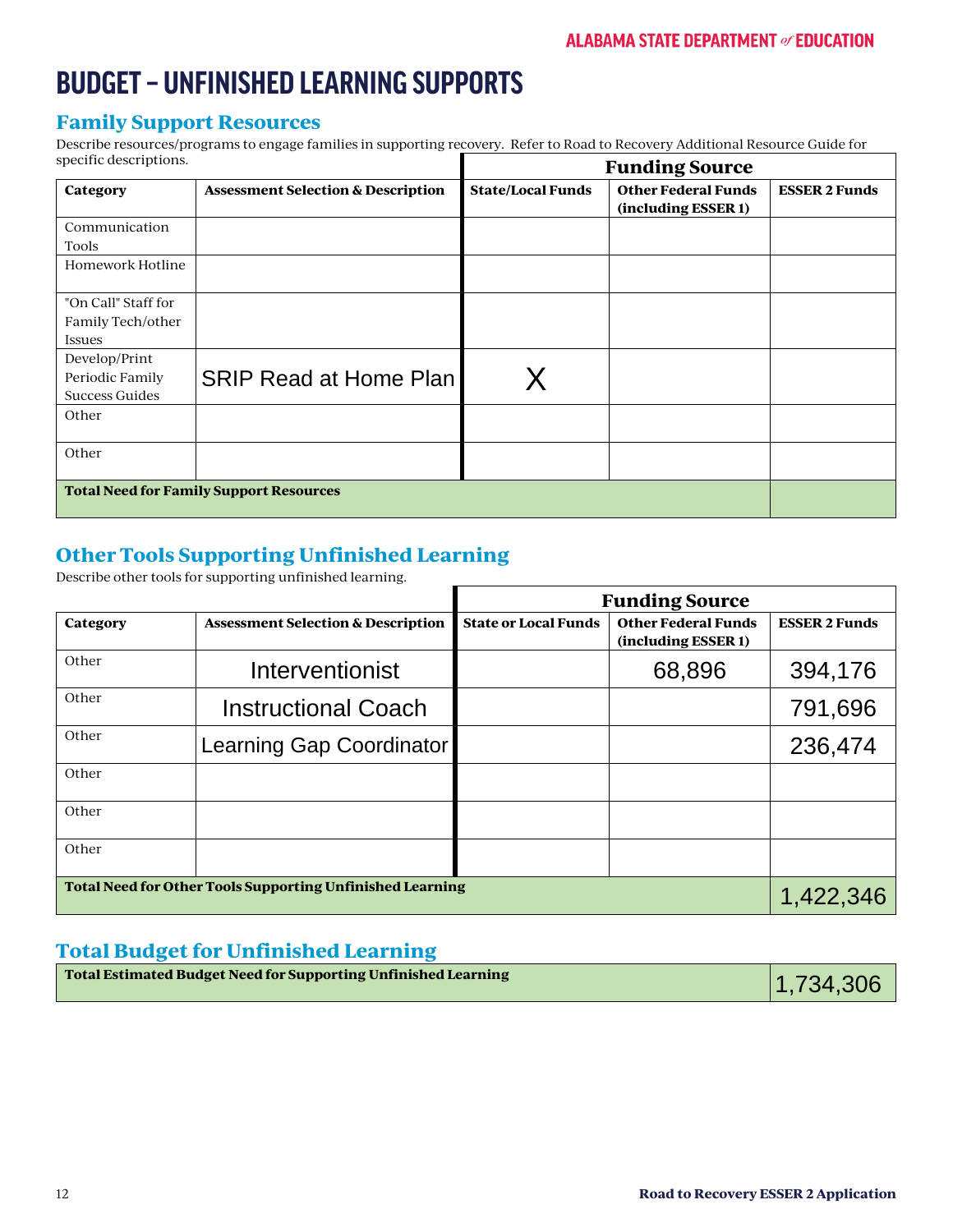٦

# **BUDGET – FACILITIES**

### **Facility Renovations**

Describe facility needs that are directly aligned to improving the quality of your classroom environments impacted as a result of this pandemic.  $\blacksquare$ 

|                                                             |                                               |                             | <b>Funding Source</b>                             |                      |
|-------------------------------------------------------------|-----------------------------------------------|-----------------------------|---------------------------------------------------|----------------------|
| Category                                                    | <b>Assessment Selection &amp; Description</b> | <b>State or Local Funds</b> | <b>Other Federal Funds</b><br>(including ESSER 1) | <b>ESSER 2 Funds</b> |
| <b>HVAC</b>                                                 |                                               |                             |                                                   |                      |
| Windows                                                     |                                               |                             |                                                   |                      |
| Air Quality                                                 |                                               |                             |                                                   |                      |
| CTE Lab<br>Ventilation/Air<br>Quality                       |                                               |                             |                                                   |                      |
| PPE                                                         |                                               |                             |                                                   |                      |
| Custodial                                                   |                                               |                             |                                                   |                      |
| Staffing                                                    |                                               |                             |                                                   |                      |
| Other                                                       |                                               |                             |                                                   |                      |
| Other                                                       |                                               |                             |                                                   |                      |
| <b>Total estimated Budget Need for Facility Renovations</b> |                                               |                             |                                                   |                      |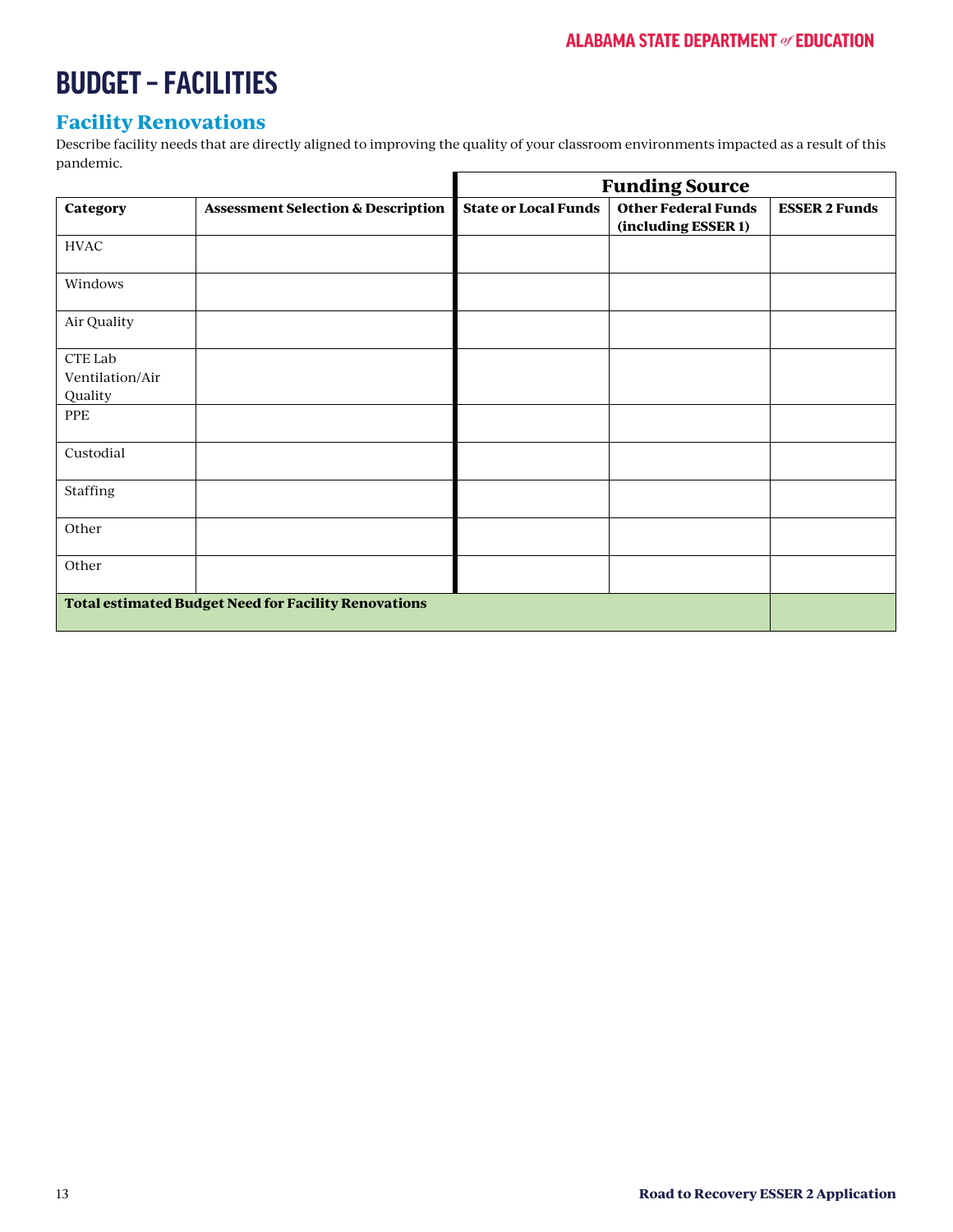# **TOTAL ESSER 2 FUNDING (LEA PORTION ONLY)**

| Category                                              | <b>Total</b> |
|-------------------------------------------------------|--------------|
| <b>Budget - High-Quality Instructional Materials</b>  |              |
| <b>Budget - High-Quality Professional Development</b> |              |
| <b>Budget – Unfinished Learning Supports</b>          |              |
| <b>Budget – Facilities</b>                            |              |
| Total ESSER 2 Funds*                                  |              |

**\*This application must be accompanied by the following documents: a copy of your district's needs assessment (found in the Road to Recovery ESSER 2 Worksheets) and copy of rubrics used to vet materials or resources not already presumed approved.**

# **CERTIFICATION & SIGNATURE**

To the best of my knowledge and belief, all the information and data in this agreement are true and correct. I acknowledge and agree that the failure to comply with all Assurances and Certifications in this agreement, all relevant provisions and requirements set forth by federal and state law may result in liability under the False Claims Act, 31 U.S.C. § 3729, et seq.; OMB Guidelines to Agencies on Governmentwide Debarment and Suspension (Nonprocurement) in 2 CFR part 180, as adopted and amended as regulations of the Department in 2 CFR part 3485; and 18 USC § 1001, as appropriate.

LEA Chief School Financial Officer Name Telephone Number

| $\sim$ |  |  |
|--------|--|--|
|        |  |  |
|        |  |  |
|        |  |  |
|        |  |  |

LEA Chief School Financial Officer Signature Date

LEA Superintendent Name

| Felenhone Numher |  |
|------------------|--|

| $\lambda$ |  |  |  |
|-----------|--|--|--|

LEA Superintendent Signature Date Date Date

Send completed application to **ESSERroundII@alsde.edu** by June 1, 2021. Upon arrival of the application, funds will be made available to the LEA.

| <b>ALSDE INTERNAL USE ONLY</b>                    |  |                     |  |  |  |  |  |  |  |  |  |  |
|---------------------------------------------------|--|---------------------|--|--|--|--|--|--|--|--|--|--|
| Date Application Received                         |  | Date ALSDE Approved |  |  |  |  |  |  |  |  |  |  |
| State Superintendent and/or<br>Designee Signature |  | Date Signed         |  |  |  |  |  |  |  |  |  |  |
| Date ESSER 2 Funds Released                       |  |                     |  |  |  |  |  |  |  |  |  |  |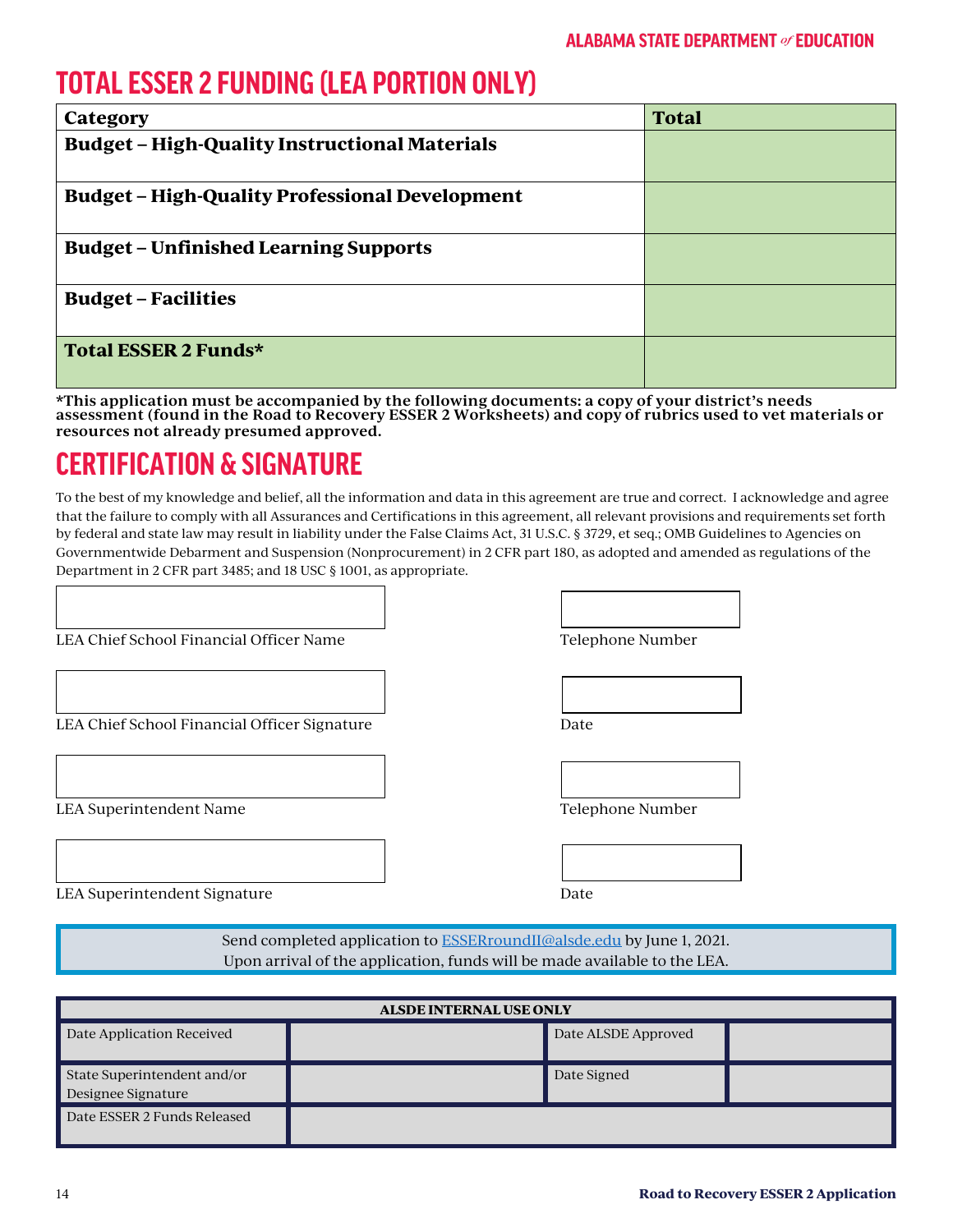#### **Alabama State Department of Education**

State ESSER 2 Reserve Fund Allocations

|                 |                                           | <b>ELA Course of Study</b> |                   |                    |                   | Math Course of Study |                   |                    |                   |            |                   |     |              |
|-----------------|-------------------------------------------|----------------------------|-------------------|--------------------|-------------------|----------------------|-------------------|--------------------|-------------------|------------|-------------------|-----|--------------|
|                 |                                           | Elementary                 |                   | Secondary          |                   | Elementary           |                   | Secondary          |                   | Grades 4-8 |                   |     |              |
|                 |                                           | PD                         |                   | <b>PD</b>          |                   | PD                   |                   | <b>PD</b>          |                   | Assessment |                   |     |              |
| <u>System #</u> | <b>System Name</b>                        |                            | <b>Allocation</b> |                    | <b>Allocation</b> |                      | <b>Allocation</b> |                    | <b>Allocation</b> |            | <b>Allocation</b> |     | <b>Total</b> |
| 001             | Autauga County Board Of Education         | \$                         | 102,800           | \$                 | 69,300            | \$                   | 102,800           | $\ddot{\varsigma}$ | 69,300            | \$         | 42,407            | \$  | 386,607      |
| 002             | <b>Baldwin County Board Of Education</b>  |                            | 345,600           | \$                 | 228,900           | \$                   | 345,600           | \$                 | 228,900           | \$         | 141,464           | \$  | 1,290,464    |
| 003             | <b>Barbour County Board Of Education</b>  | \$                         | 8,400             | \$                 | 5,250             | \$                   | 8,400             | $\zeta$            | 5,250             | \$         | 3,374             | \$  | 30,674       |
| 004             | <b>Bibb County Board Of Education</b>     | \$                         | 38,800            | \$                 | 24,150            | \$                   | 38,800            | \$                 | 24,150            | \$         | 13,872            | \$  | 139,772      |
| 005             | <b>Blount County Board Of Education</b>   | \$                         | 90,400            | \$                 | 56,700            | \$                   | 90,400            | \$                 | 56,700            | \$         | 36,055            | \$  | 330,255      |
| 006             | <b>Bullock County Board Of Education</b>  |                            | 17,200            | \$                 | 10,500            | \$                   | 17,200            | \$                 | 10,500            | \$         | 7,111             | \$  | 62,511       |
| 007             | <b>Butler County Board Of Education</b>   | \$                         | 32,800            | \$                 | 22,050            | \$                   | 32,800            | \$                 | 22,050            | \$         | 13,760            | \$  | 123,460      |
| 008             | Calhoun County Board Of Education         |                            | 92,000            | \$                 | 64,050            | \$                   | 92,000            | \$                 | 64,050            | \$         | 36,604            | \$  | 348,704      |
| 009             | <b>Chambers County Board Of Education</b> | \$                         | 40,000            | \$                 | 25,200            | \$                   | 40,000            | \$                 | 25,200            | \$         | 15,643            | \$  | 146,043      |
| 010             | Cherokee County Board Of Education        | \$                         | 42,800            | \$                 | 29,400            | \$                   | 42,800            | \$                 | 29,400            | \$         | 33,924            | \$  | 178,324      |
| 011             | Chilton County Board Of Education         |                            | 88,000            | \$                 | 56,700            | \$                   | 88,000            | \$                 | 56,700            | \$         | 35,050            | \$  | 324,450      |
| 012             | Choctaw County Board Of Education         |                            | 13,200            | \$                 | 9,450             | \$                   | 13,200            | \$                 | 9,450             | \$         | 4,891             | \$  | 50,191       |
| 013             | Clarke County Board Of Education          |                            | 26,000            | \$                 | 18,900            | \$                   | 26,000            | \$                 | 18,900            | \$         | 10,351            | \$  | 100,151      |
| 014             | Clay County Board Of Education            |                            | 22,400            | \$                 | 13,650            | \$                   | 22,400            | \$                 | 13,650            | \$         | 8,681             | \$  | 80,781       |
| 015             | Cleburne County Board Of Education        |                            | 29,600            | \$                 | 18,900            | \$                   | 29,600            | \$                 | 18,900            | \$         | 11,630            | \$  | 108,630      |
| 016             | Coffee County Board Of Education          |                            | 32,000            | \$                 | 17,850            | \$                   | 32,000            | \$                 | 17,850            | \$         | 12,081            | \$  | 111,781      |
| 017             | <b>Colbert County Board Of Education</b>  |                            | 32,000            | \$                 | 18,900            | \$                   | 32,000            | \$                 | 18,900            | \$         | 11,534            | \$  | 113,334      |
| 018             | Conecuh County Board Of Education         |                            | 17,600            | \$                 | 16,800            | \$                   | 17,600            | \$                 | 16,800            | \$         | 7,077             | \$  | 75,877       |
| 019             | Coosa County Board Of Education           |                            | 9,200             | \$                 | 6,300             | \$                   | 9,200             | \$                 | 6,300             | \$         | 3,980             | \$  | 34,980       |
| 020             | Covington County Board Of Education       |                            | 34,400            | \$                 | 22,050            | \$                   | 34,400            | \$                 | 22,050            | \$         | 13,089            | \$  | 125,989      |
| 021             | Crenshaw County Board Of Education        |                            | 24,800            | \$                 | 16,800            | \$                   | 24,800            | \$                 | 16,800            | \$         | 10,327            | \$  | 93,527       |
| 022             | <b>Cullman County Board Of Education</b>  |                            | 108,800           | \$                 | 69,300            | \$                   | 108,800           | \$                 | 69,300            | \$         | 42,839            | \$  | 399,039      |
| 023             | Dale County Board Of Education            |                            | 44,400            | \$                 | 24,150            | \$                   | 44,400            | \$                 | 24,150            | \$         | 14,219            | \$  | 151,319      |
| 024             | Dallas County Board Of Education          |                            | 33,200            | \$                 | 23,100            | \$                   | 33,200            | \$                 | 23,100            | \$         | 12,499            | \$  | 125,099      |
| 025             | Dekalb County Board Of Education          | \$                         | 100,400           | \$                 | 66,150            | \$                   | 100,400           | \$                 | 66,150            | \$         | 39,668            | \$  | 372,768      |
| 026             | <b>Elmore County Board Of Education</b>   |                            | 138,800           | \$                 | 85,050            | \$                   | 138,800           | \$                 | 85,050            | \$         | 52,770            | \$  | 500,470      |
| 027             | Escambia County Board Of Education        |                            | 51,600            | \$                 | 29,400            | \$                   | 51,600            | \$                 | 29,400            | \$         | 19,426            | \$  | 181,426      |
| 028             | Etowah County Board Of Education          | \$                         | 100,000           | \$                 | 61,950            | \$                   | 100,000           | \$                 | 61,950            | \$         | 39,209            | \$  | 363,109      |
| 029             | Fayette County Board Of Education         |                            | 26,000            | \$                 | 16,800            | \$                   | 26,000            | \$                 | 16,800            | \$         | 10,015            | \$  | 95,615       |
| 030             | Franklin County Board Of Education        |                            | 41,600            | \$                 | 27,300            | \$                   | 41,600            | \$                 | 27,300            | \$         | 16,255            | \$  | 154,055      |
| 031             | Geneva County Board Of Education          |                            | 30,800            | \$                 | 19,950            | \$                   | 30,800            | \$                 | 19,950            | \$         | 11,714            | \$  | 113,214      |
| 032             | Greene County Board Of Education          |                            | 11,600            | \$                 | 7,350             | \$                   | 11,600            | \$                 | 7,350             | \$         | 4,126             | \$  | 42,026       |
| 033             | Hale County Board Of Education            |                            | 27,600            | \$                 | 17,850            | \$                   | 27,600            | \$                 | 17,850            | \$         | 10,393            | \$  | 101,293      |
| 034             | Henry County Board Of Education           | \$                         | 29,200            | $\ddot{\varsigma}$ | 19,950            | - \$                 | 29,200 \$         |                    | 19,950 \$         |            | 11,344            | \$  | 109,644      |
| 035             | Houston County Board Of Education         | \$                         | 71,600            | -\$                | 49,350            | \$                   | 71,600            | -\$                | 49,350            | \$         | 29,206            | \$, | 271,106      |
| 036             | Jackson County Board Of Education         | \$                         | 58,000            | \$                 | 38,850            | -Ş                   | 58,000            | \$                 | 38,850            | \$         | 22,767            | \$  | 216,467      |
| 037             | Jefferson County Board Of Education       | \$                         | 391,600           | -\$                | 281,400           | Ş                    | 391,600           | \$                 | 281,400           | \$         | 164,555           | \$  | 1,510,555    |
| 038             | Lamar County Board Of Education           |                            | 24,800            | \$                 | 17,850            | Ş                    | 24,800            | \$                 | 17,850            | \$         | 10,056            | \$  | 95,356       |
| 039             | Lauderdale County Board Of Education      | \$                         | 86,800            | -\$                | 60,900            | \$                   | 86,800            | -\$                | 60,900            | \$         | 35,389            | \$, | 330,789      |
| 040             | Lawrence County Board Of Education        | \$                         | 54,800            | -\$                | 33,600            | Ş                    | 54,800            | -\$                | 33,600            | \$         | 21,476            | \$, | 198,276      |
| 041             | Lee County Board Of Education             | \$                         | 103,200           | \$                 | 72,450            | Ş                    | 103,200           | \$                 | 72,450            | \$         | 43,661            | \$  | 394,961      |
| 042             | Limestone County Board Of Education       |                            | 66,800            | \$                 | 49,350            | \$                   | 66,800            | \$                 | 49,350            | \$         | 60,365            | \$  | 292,665      |
| 043             | Lowndes County Board Of Education         | \$                         | 16,800            | \$                 | 10,500            | Ş                    | 16,800            | \$                 | 10,500            | \$.        | 6,413             | \$  | 61,013       |
| 044             | Macon County Board Of Education           | \$                         | 22,400            | -\$                | 14,700            | Ş                    | 22,400            | \$                 | 14,700            | \$         | 8,619             | \$  | 82,819       |
| 045             | Madison County Board Of Education         | \$                         | 212,000           | - \$               | 147,000           | Ş                    | 212,000           | -\$                | 147,000           | \$         | 88,783            | \$  | 806,783      |
| 046             | Marengo County Board Of Education         |                            | 10,400            | - \$               | 8,400             | \$                   | 10,400            | \$                 | 8,400             | \$         | 4,380             | \$  | 41,980       |
| 047             | Marion County Board Of Education          |                            | 36,400            | -\$                | 25,200            | \$.                  | 36,400            | -\$                | 25,200            | \$         | 14,602            | \$, | 137,802      |
| 048             | Marshall County Board Of Education        |                            | 62,800            | \$                 | 43,050            | \$.                  | 62,800            | \$                 | 43,050            | \$         | 25,143            | \$  | 236,843      |
| 049             | Mobile County Board Of Education          | \$                         | 648,800           | \$                 | 382,200           | Ş                    | 648,800           | -\$                | 382,200           | \$         | 243,164           | \$  | 2,305,164    |
| 050             | Monroe County Board Of Education          | \$                         | 36,400            | \$                 | 25,200            | -\$                  | 36,400            | \$                 | 25,200            | \$         | 14,998            | \$  | 138,198      |
| 051             | Montgomery County Board Of Education      | Ś                          | 362,000           | \$                 | 193,200           |                      | 362,000           | \$                 | 193,200           | \$         | 132,832           | \$  | 1,243,232    |
|                 |                                           |                            |                   |                    |                   | \$.                  |                   |                    |                   |            |                   |     |              |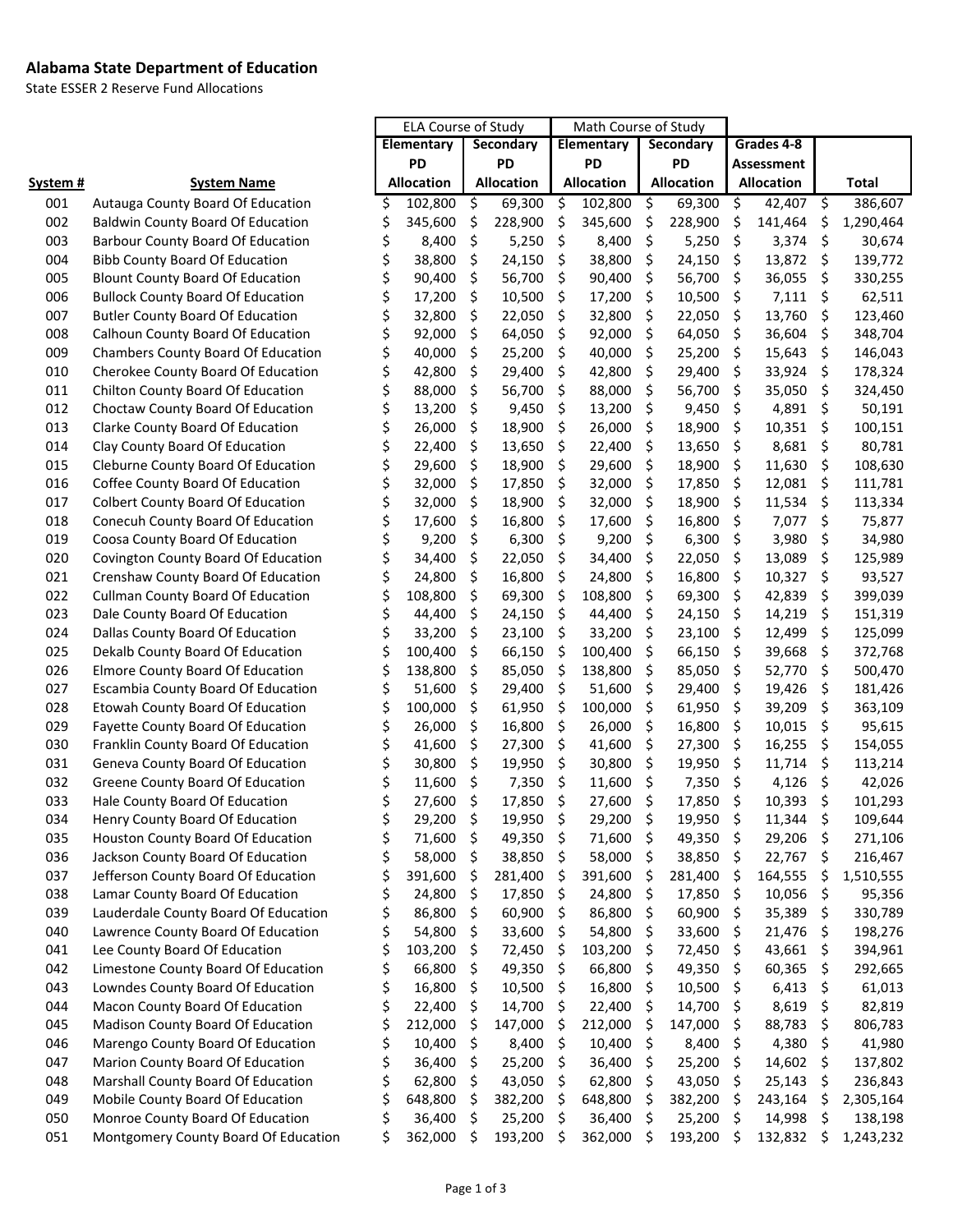#### **Alabama State Department of Education**

State ESSER 2 Reserve Fund Allocations

|                 |                                             | <b>ELA Course of Study</b> |            | Math Course of Study |                   |            |                   |                    |            |            |            |                     |           |
|-----------------|---------------------------------------------|----------------------------|------------|----------------------|-------------------|------------|-------------------|--------------------|------------|------------|------------|---------------------|-----------|
|                 |                                             | Elementary                 |            | Secondary            |                   | Elementary |                   | Secondary          |            | Grades 4-8 |            |                     |           |
|                 |                                             | PD                         |            | <b>PD</b>            |                   | PD         |                   | PD                 |            |            | Assessment |                     |           |
| <u>System #</u> | <b>System Name</b>                          |                            | Allocation |                      | <b>Allocation</b> |            | <b>Allocation</b> |                    | Allocation |            | Allocation |                     | Total     |
| 052             | Morgan County Board Of Education            | \$                         | 85,600     | \$                   | 55,650            | \$         | 85,600            | $\ddot{\varsigma}$ | 55,650     | \$         | 34,375     | - \$                | 316,875   |
| 053             | Perry County Board Of Education             | \$                         | 12,400     | \$                   | 9,450             | \$         | 12,400            | $\ddot{\varsigma}$ | 9,450      | \$         | 5,671      | \$                  | 49,371    |
| 054             | Pickens County Board Of Education           | \$                         | 28,000     | \$                   | 18,900            | \$         | 28,000            | $\ddot{\varsigma}$ | 18,900     | \$         | 10,964     | \$                  | 104,764   |
| 055             | Pike County Board Of Education              | \$                         | 25,600     | \$                   | 16,800            | \$         | 25,600            | \$                 | 16,800     | \$         | 10,273     | \$                  | 95,073    |
| 056             | Randolph County Board Of Education          | \$                         | 25,600     | \$                   | 15,750            | \$         | 25,600            | \$                 | 15,750     | \$         | 9,362      | \$                  | 92,062    |
| 057             | Russell County Board Of Education           | \$                         | 44,000     | $\zeta$              | 24,150            | \$         | 44,000            | \$                 | 24,150     | \$         | 16,182     | \$                  | 152,482   |
| 058             | St Clair County Board Of Education          | \$                         | 108,400    | \$                   | 70,350            | \$         | 108,400           | -\$                | 70,350     | \$         | 42,537     | \$                  | 400,037   |
| 059             | Shelby County Board Of Education            | \$                         | 239,600    | \$                   | 161,700           | \$         | 239,600           | -\$                | 161,700    | \$         | 97,078     | \$                  | 899,678   |
| 060             | Sumter County Board Of Education            | \$                         | 12,000     | \$                   | 10,500            | \$         | 12,000            | $\ddot{\varsigma}$ | 10,500     | \$         | 4,938      | \$                  | 49,938    |
| 061             | Talladega County Board Of Education         | \$                         | 80,800     | \$                   | 54,600            | \$         | 80,800            | $\ddot{\varsigma}$ | 54,600     | \$         | 33,136     | \$                  | 303,936   |
| 062             | Tallapoosa County Board Of Education        | \$                         | 32,800     | \$                   | 21,000            | \$         | 32,800            | \$                 | 21,000     | \$         | 12,255     | \$                  | 119,855   |
| 063             | <b>Tuscaloosa County Board Of Education</b> | \$                         | 224,000    | \$                   | 134,400           | \$         | 224,000           | $\ddot{\varsigma}$ | 134,400    | \$         | 85,625     | \$                  | 802,425   |
| 064             | Walker County Board Of Education            | \$                         | 84,800     | \$                   | 53,550            | \$         | 84,800            | $\ddot{\varsigma}$ | 53,550     | \$         | 32,264     | \$                  | 308,964   |
| 065             | Washington County Board Of Education        | \$                         | 26,800     | \$                   | 21,000            | \$         | 26,800            | -\$                | 21,000     | \$         | 11,146     | \$                  | 106,746   |
| 066             | <b>Wilcox County Board Of Education</b>     | \$                         | 15,200     | \$                   | 11,550            | \$         | 15,200            | -\$                | 11,550     | \$         | 6,029      | $\zeta$             | 59,529    |
| 067             | Winston County Board Of Education           | \$                         | 24,800     | \$                   | 17,850            | \$         | 24,800            | \$                 | 17,850     | \$         | 10,070     | \$                  | 95,370    |
| 101             | Albertville City Board Of Education         | \$                         | 71,200     | \$                   | 40,950            | \$         | 71,200            | \$                 | 40,950     | \$         | 27,297     | \$                  | 251,597   |
| 102             | Alexander City Board Of Education           | \$                         | 36,400     | \$                   | 22,050            | \$         | 36,400            | \$                 | 22,050     | \$         | 13,817     | \$                  | 130,717   |
| 103             | Alabaster City Board Of Education           | \$                         | 66,000     | \$                   | 50,400            | \$         | 66,000            | \$                 | 50,400     | \$         | 28,165     | \$                  | 260,965   |
| 104             | Andalusia City Board Of Education           | \$                         | 21,600     | \$                   | 13,650            | \$         | 21,600            | \$                 | 13,650     | \$         | 7,878      | \$                  | 78,378    |
| 105             | Anniston City Board Of Education            | \$                         | 26,400     | \$                   | 11,550            | \$         | 26,400            | \$                 | 11,550     | \$         | 8,228      | \$                  | 84,128    |
| 106             | Arab City Board Of Education                | \$                         | 30,400     | \$                   | 19,950            | \$         | 30,400            | \$                 | 19,950     | \$         | 11,912     | \$                  | 112,612   |
| 107             | Athens City Board Of Education              | \$                         | 54,000     | \$                   | 33,600            | \$         | 54,000            | \$                 | 33,600     | \$         | 22,675     | \$                  | 197,875   |
| 109             | Attalla City Board Of Education             | \$                         | 16,400     | \$                   | 12,600            | \$         | 16,400            | \$                 | 12,600     | \$         | 6,350      | \$                  | 64,350    |
| 110             | Auburn City Board Of Education              | \$                         | 105,200    | \$                   | 67,200            | \$         | 105,200           | \$                 | 67,200     | \$         | 40,993     | \$                  | 385,793   |
| 113             | Bessemer City Board Of Education            | \$                         | 45,600     | \$                   | 24,150            | \$         | 45,600            | \$                 | 24,150     | \$         | 15,556     | \$                  | 155,056   |
| 114             | Birmingham City Board Of Education          | \$                         | 296,000    | \$                   | 144,900           | \$         | 296,000           | \$                 | 144,900    | \$         | 98,990     | \$                  | 980,790   |
| 115             | Boaz City Board Of Education                | \$                         | 27,600     | \$                   | 17,850            | \$         | 27,600            | $\ddot{\varsigma}$ | 17,850     | \$         | 10,689     | \$                  | 101,589   |
| 116             | <b>Brewton City Board Of Education</b>      | \$                         | 12,800     | \$                   | 9,450             | \$         | 12,800            | \$                 | 9,450      | \$         | 5,519      | $\zeta$             | 50,019    |
| 121             | Chickasaw City Board of Education           | \$                         | 17,200     | \$                   | 9,450             | \$         | 17,200            | \$                 | 9,450      | \$         | 14,944     | \$                  | 68,244    |
| 125             | Cullman City Board Of Education             | \$                         | 36,800     | \$                   | 24,150            | \$         | 36,800            | \$                 | 24,150     | \$         | 15,035     | \$                  | 136,935   |
| 126             | Daleville City Board Of Education           | \$                         | 13,600     | \$                   | 8,400             | \$         | 13,600            | $\ddot{\varsigma}$ | 8,400      | $\zeta$    | 5,196      | $\ddot{\mathsf{S}}$ | 49,196    |
| 127             | Decatur City Board Of Education             | \$                         | 102,400    | $\ddot{\varsigma}$   | 64,050            | \$         | 102,400           | -\$                | 64,050 \$  |            | 39,967 \$  |                     | 372,867   |
| 128             | Demopolis City Board Of Education           | \$                         | 24,000 \$  |                      | 16,800 \$         |            | 24,000 \$         |                    | 16,800 \$  |            | $9,570$ \$ |                     | 91,170    |
| 130             | Dothan City Board Of Education              | \$                         | 113,200    | \$                   | 58,800            | \$         | 113,200           | -\$                | 58,800     | \$         | 38,078     | \$                  | 382,078   |
| 131             | Elba City Board Of Education                | \$                         | 7,600      | -\$                  | 5,250             | \$         | 7,600             | - \$               | 5,250      | \$         | 2,593      | \$                  | 28,293    |
| 132             | <b>Enterprise City Board Of Education</b>   | \$                         | 75,200     | \$                   | 53,550            | \$         | 75,200            | -\$                | 53,550     | \$         | 30,948     | \$                  | 288,448   |
| 133             | Eufaula City Board Of Education             | \$                         | 18,800     | \$                   | 14,700            | \$         | 18,800            | -\$                | 14,700     | \$         | 33,170     | \$                  | 100,170   |
| 137             | Fairfield City Board Of Education           | \$                         | 18,800     | \$                   | 12,600            | \$         | 18,800            | -\$                | 12,600     | \$         | 7,235      | \$                  | 70,035    |
| 141             | Florence City Board Of Education            | \$                         | 52,400     | $\zeta$              | 34,650            | \$         | 52,400            | -\$                | 34,650     | \$         | 20,158     | \$                  | 194,258   |
| 143             | Fort Payne City Board Of Education          | \$                         | 36,400     | \$                   | 26,250            | \$         | 36,400            | -\$                | 26,250     | \$         | 16,093     | \$                  | 141,393   |
| 144             | Gadsden City Board Of Education             | \$                         | 65,600     | $\zeta$              | 35,700            | \$         | 65,600            | -\$                | 35,700     | \$         | 22,434     | \$                  | 225,034   |
| 146             | Geneva City Board Of Education              | \$                         | 14,400     | \$                   | 10,500            | \$         | 14,400            | -\$                | 10,500     | \$         | 6,050      | $\ddot{\varsigma}$  | 55,850    |
| 152             | <b>Gulf Shores City Board of Education</b>  | \$                         | 20,800     | $\zeta$              | 18,900            | \$         | 20,800            | -\$                | 18,900     | \$         | 9,526      | \$                  | 88,926    |
| 154             | Guntersville City Board Of Education        | \$                         | 20,400     | \$                   | 14,700            | \$         | 20,400            | -\$                | 14,700     | \$         | 8,195      | \$                  | 78,395    |
| 155             | Haleyville City Board Of Education          | \$                         | 18,400     | $\ddot{\varsigma}$   | 12,600            | \$         | 18,400            | -\$                | 12,600     | \$         | $7,392$ \$ |                     | 69,392    |
| 156             | Hartselle City Board Of Education           | \$                         | 40,800     | $\zeta$              | 26,250            | \$         | 40,800            | -\$                | 26,250     | \$         | 15,706     | \$                  | 149,806   |
| 157             | Homewood City Board Of Education            | \$                         | 48,400     | $\zeta$              | 32,550            | \$         | 48,400            | -\$                | 32,550     | \$         | 19,667     | \$                  | 181,567   |
| 158             | Hoover City Board Of Education              | \$                         | 153,600    | -\$                  | 109,200           | \$         | 153,600           | -\$                | 109,200    | \$         | 63,507     | \$                  | 589,107   |
| 159             | Huntsville City Board Of Education          | \$                         | 278,800    | - \$                 | 168,000           | \$         | 278,800           | -\$                | 168,000    | \$         | 109,932    | \$                  | 1,003,532 |
| 162             | Jacksonville City Board Of Education        | \$                         | 18,800 \$  |                      | 12,600            | \$         | 18,800 \$         |                    | 12,600     | \$         | 7,335      | \$                  | 70,135    |
|                 |                                             |                            |            |                      |                   |            |                   |                    |            |            |            |                     |           |